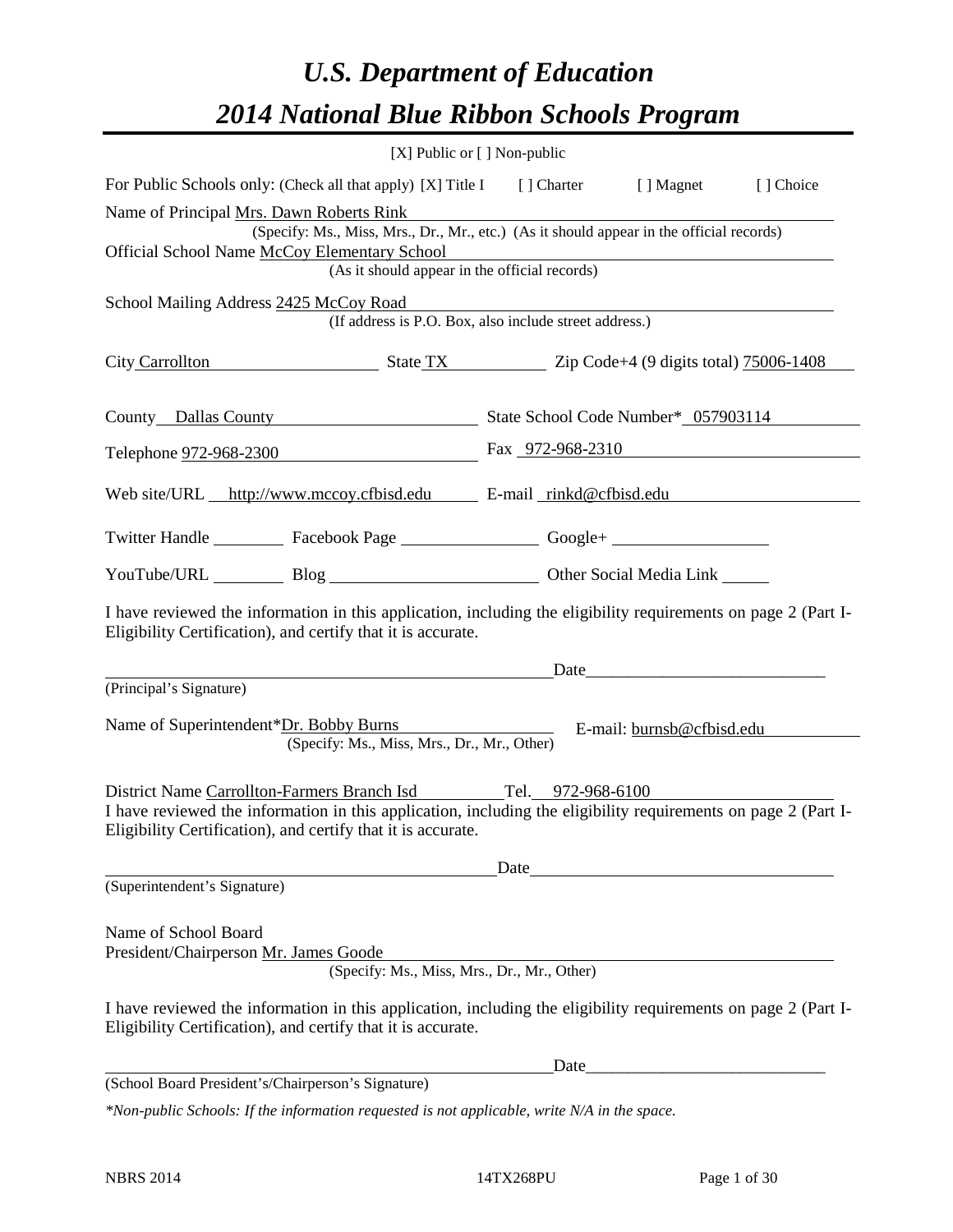#### **Include this page in the school's application as page 2.**

The signatures on the first page of this application (cover page) certify that each of the statements below concerning the school's eligibility and compliance with U.S. Department of Education, Office for Civil Rights (OCR) requirements is true and correct.

- 1. The school configuration includes one or more of grades K-12. (Schools on the same campus with one principal, even a K-12 school, must apply as an entire school.)
- 2. The school has made its Annual Measurable Objectives (AMOs) or Adequate Yearly Progress (AYP) each year for the past two years and has not been identified by the state as "persistently dangerous" within the last two years.
- 3. To meet final eligibility, a public school must meet the state's AMOs or AYP requirements in the 2013-2014 school year and be certified by the state representative. Any status appeals must be resolved at least two weeks before the awards ceremony for the school to receive the award.
- 4. If the school includes grades 7 or higher, the school must have foreign language as a part of its curriculum.
- 5. The school has been in existence for five full years, that is, from at least September 2008 and each tested grade must have been part of the school for the past three years.
- 6. The nominated school has not received the National Blue Ribbon Schools award in the past five years: 2009, 2010, 2011, 2012, or 2013.
- 7. The nominated school has no history of testing irregularities, nor have charges of irregularities been brought against the school at the time of nomination. The U.S. Department of Education reserves the right to disqualify a school's application and/or rescind a school's award if irregularities are later discovered and proven by the state.
- 8. The nominated school or district is not refusing Office of Civil Rights (OCR) access to information necessary to investigate a civil rights complaint or to conduct a district-wide compliance review.
- 9. The OCR has not issued a violation letter of findings to the school district concluding that the nominated school or the district as a whole has violated one or more of the civil rights statutes. A violation letter of findings will not be considered outstanding if OCR has accepted a corrective action plan from the district to remedy the violation.
- 10. The U.S. Department of Justice does not have a pending suit alleging that the nominated school or the school district as a whole has violated one or more of the civil rights statutes or the Constitution's equal protection clause.
- 11. There are no findings of violations of the Individuals with Disabilities Education Act in a U.S. Department of Education monitoring report that apply to the school or school district in question; or if there are such findings, the state or district has corrected, or agreed to correct, the findings.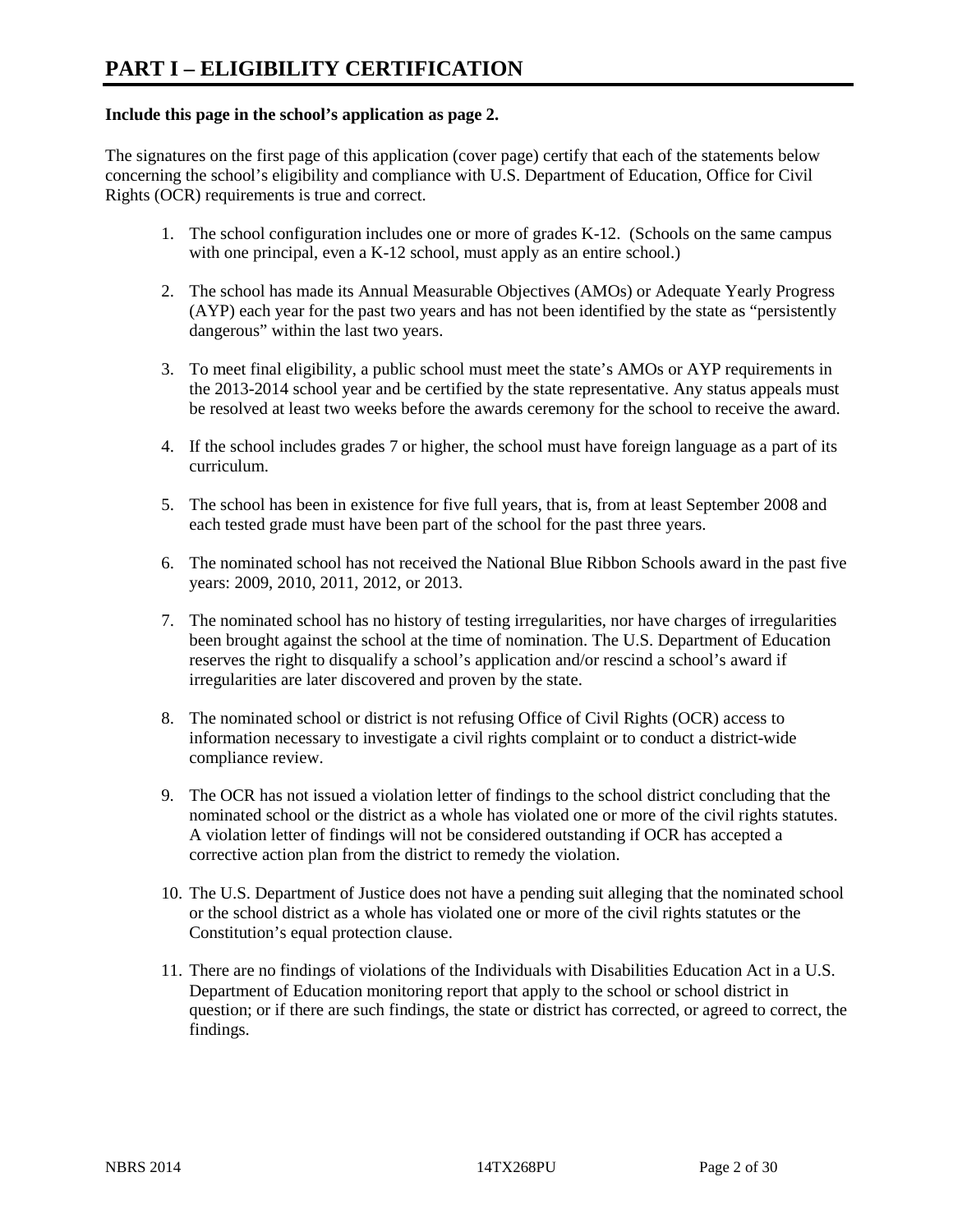### **PART II - DEMOGRAPHIC DATA**

#### **All data are the most recent year available.**

**DISTRICT** (Question 1 is not applicable to non-public schools)

| -1. | Number of schools in the district<br>(per district designation): | $25$ Elementary schools (includes K-8)<br>6 Middle/Junior high schools<br>5 High schools |
|-----|------------------------------------------------------------------|------------------------------------------------------------------------------------------|
|     |                                                                  | 1 K-12 schools                                                                           |

37 TOTAL

**SCHOOL** (To be completed by all schools)

- 2. Category that best describes the area where the school is located:
	- [ ] Urban or large central city
	- [X] Suburban with characteristics typical of an urban area
	- [ ] Suburban
	- [ ] Small city or town in a rural area
	- [ ] Rural
- 3.  $8$  Number of years the principal has been in her/his position at this school.
- 4. Number of students as of October 1 enrolled at each grade level or its equivalent in applying school:

| Grade                           | # of         | # of Females | <b>Grade Total</b> |
|---------------------------------|--------------|--------------|--------------------|
|                                 | <b>Males</b> |              |                    |
| <b>PreK</b>                     | 0            | $\theta$     | $\Omega$           |
| K                               | 32           | 30           | 62                 |
| $\mathbf{1}$                    | 32           | 39           | 71                 |
| $\mathbf{2}$                    | 36           | 22           | 58                 |
| 3                               | 31           | 33           | 64                 |
| 4                               | 41           | 22           | 63                 |
| 5                               | 46           | 35           | 81                 |
| 6                               | 0            | 0            | 0                  |
| 7                               | 0            | $\theta$     | 0                  |
| 8                               | 0            | 0            | 0                  |
| 9                               | 0            | 0            | 0                  |
| 10                              | 0            | $\Omega$     | 0                  |
| 11                              | 0            | 0            | 0                  |
| 12                              | 0            | 0            | 0                  |
| <b>Total</b><br><b>Students</b> | 218          | 181          | 399                |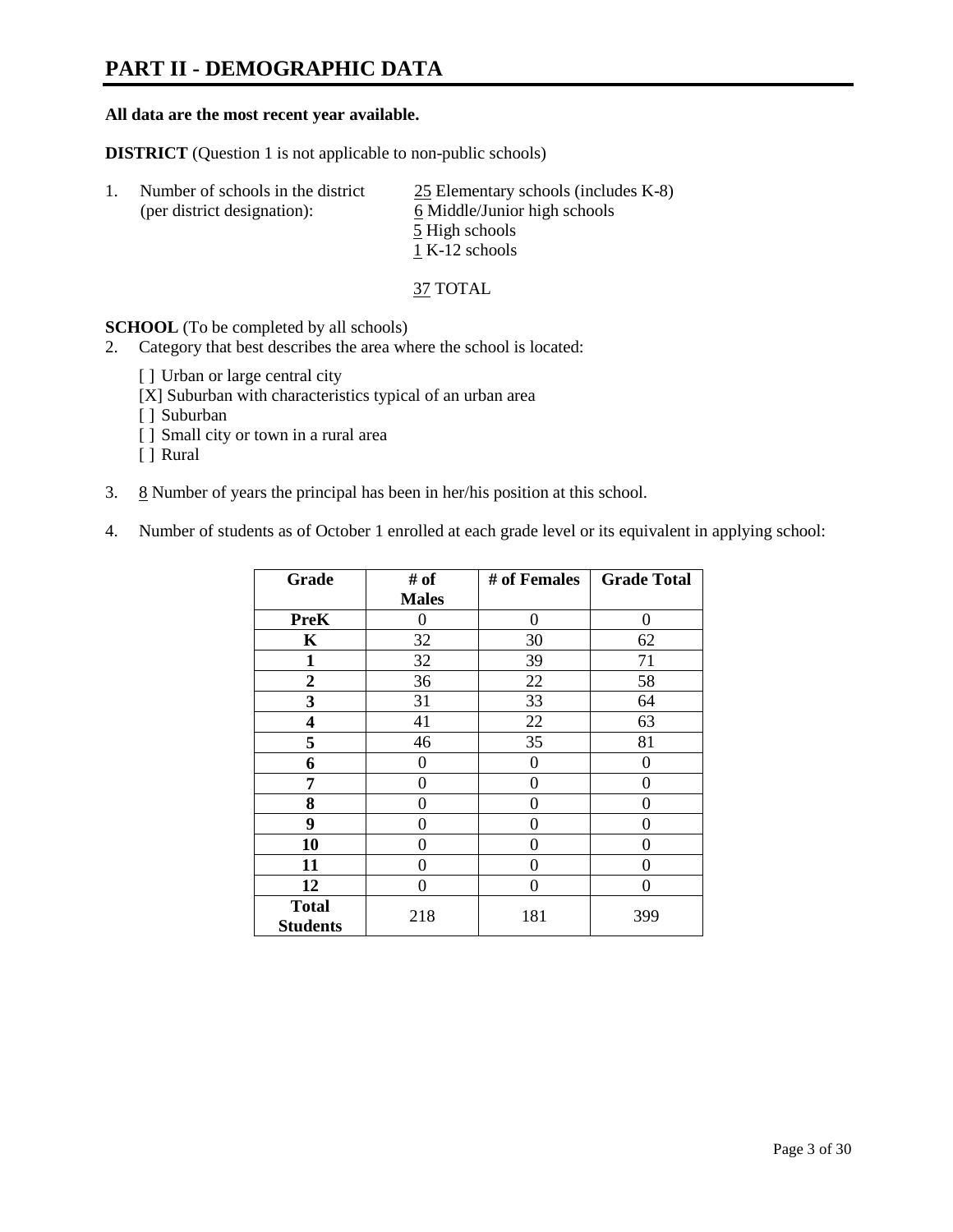the school: 29 % Asian

5. Racial/ethnic composition of  $\qquad \qquad \underline{0}$  % American Indian or Alaska Native 10 % Black or African American 31 % Hispanic or Latino 0 % Native Hawaiian or Other Pacific Islander 26 % White 3 % Two or more races **100 % Total**

(Only these seven standard categories should be used to report the racial/ethnic composition of your school. The Final Guidance on Maintaining, Collecting, and Reporting Racial and Ethnic Data to the U.S. Department of Education published in the October 19, 2007 *Federal Register* provides definitions for each of the seven categories.)

6. Student turnover, or mobility rate, during the 2012 - 2013 year: 15%

This rate should be calculated using the grid below. The answer to (6) is the mobility rate.

| <b>Steps For Determining Mobility Rate</b>    | Answer |
|-----------------------------------------------|--------|
| (1) Number of students who transferred to     |        |
| the school after October 1, 2012 until the    | 35     |
| end of the school year                        |        |
| (2) Number of students who transferred        |        |
| from the school after October 1, 2012 until   | 25     |
| the end of the 2012-2013 school year          |        |
| (3) Total of all transferred students [sum of | 60     |
| rows $(1)$ and $(2)$ ]                        |        |
| (4) Total number of students in the school as | 402    |
| of October 1                                  |        |
| $(5)$ Total transferred students in row $(3)$ | 0.149  |
| divided by total students in row (4)          |        |
| $(6)$ Amount in row $(5)$ multiplied by 100   | 15     |

#### 7. English Language Learners (ELL) in the school:  $14\%$

56 Total number ELL

Number of non-English languages represented:  $\frac{7}{5}$ Specify non-English languages: Spanish, Vietnamese, Urdu, Malayalam, Mandarin, & Burmese.

8. Students eligible for free/reduced-priced meals: 38 %

Total number students who qualify:  $\frac{149}{2}$ 

If this method is not an accurate estimate of the percentage of students from low-income families, or the school does not participate in the free and reduced-priced school meals program, supply an accurate estimate and explain how the school calculated this estimate.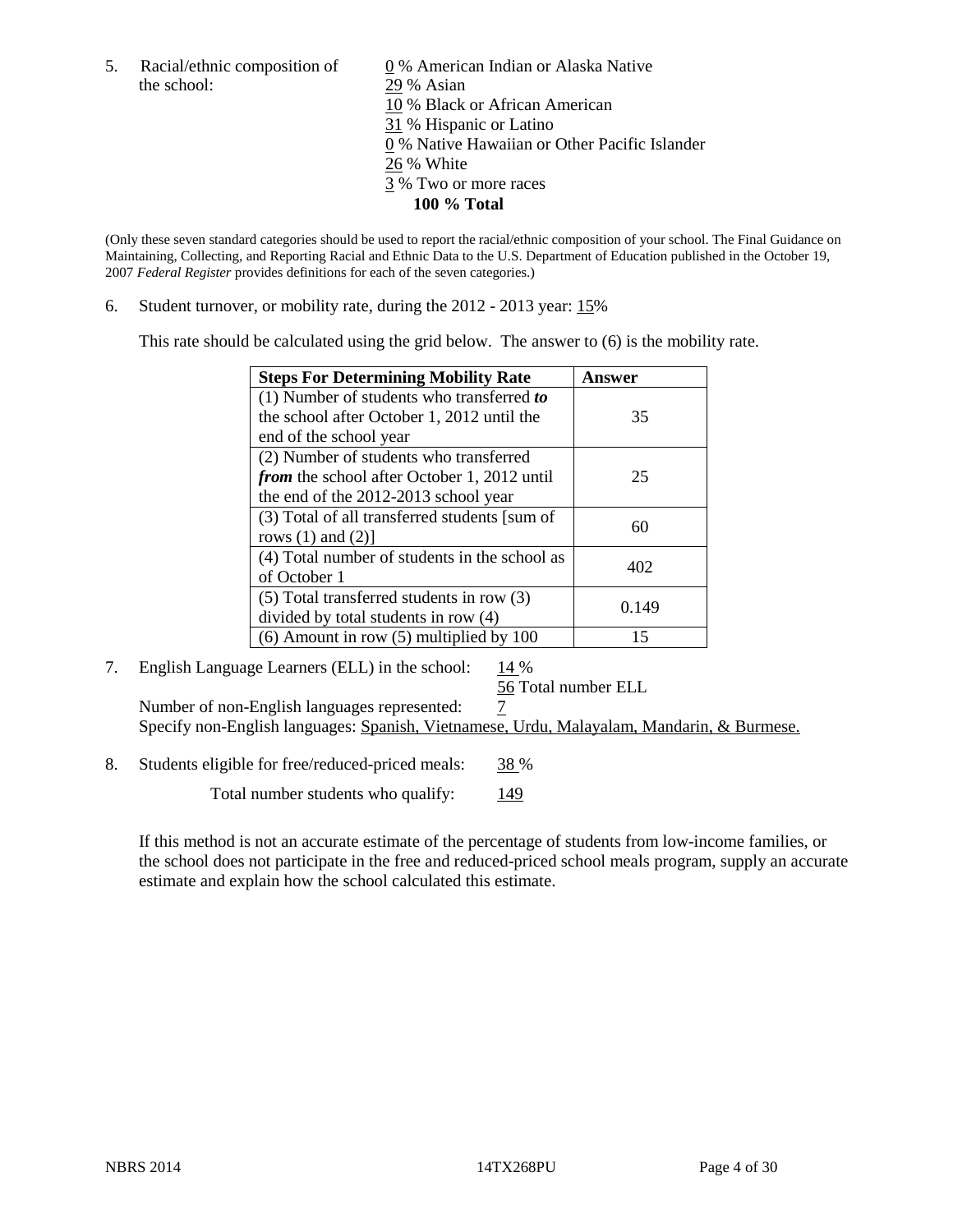42 Total number of students served

Indicate below the number of students with disabilities according to conditions designated in the Individuals with Disabilities Education Act. Do not add additional categories.

| 22 Autism               | 0 Orthopedic Impairment                 |
|-------------------------|-----------------------------------------|
| 0 Deafness              | 5 Other Health Impaired                 |
| 0 Deaf-Blindness        | 6 Specific Learning Disability          |
| 2 Emotional Disturbance | 31 Speech or Language Impairment        |
| 0 Hearing Impairment    | 0 Traumatic Brain Injury                |
| 3 Mental Retardation    | 0 Visual Impairment Including Blindness |
| 0 Multiple Disabilities | 0 Developmentally Delayed               |
|                         |                                         |

10. Use Full-Time Equivalents (FTEs), rounded to nearest whole numeral, to indicate the number of personnel in each of the categories below:

|                                       | <b>Number of Staff</b> |
|---------------------------------------|------------------------|
| Administrators                        |                        |
| Classroom teachers                    | 21                     |
| Resource teachers/specialists         |                        |
| e.g., reading, math, science, special | 6                      |
| education, enrichment, technology,    |                        |
| art, music, physical education, etc.  |                        |
| Paraprofessionals                     | 3                      |
| Student support personnel             |                        |
| e.g., guidance counselors, behavior   |                        |
| interventionists, mental/physical     |                        |
| health service providers,             |                        |
| psychologists, family engagement      |                        |
| liaisons, career/college attainment   |                        |
| coaches, etc.                         |                        |
|                                       |                        |

11. Average student-classroom teacher ratio, that is, the number of students in the school divided by the FTE of classroom teachers, e.g.,  $22:1$  19:1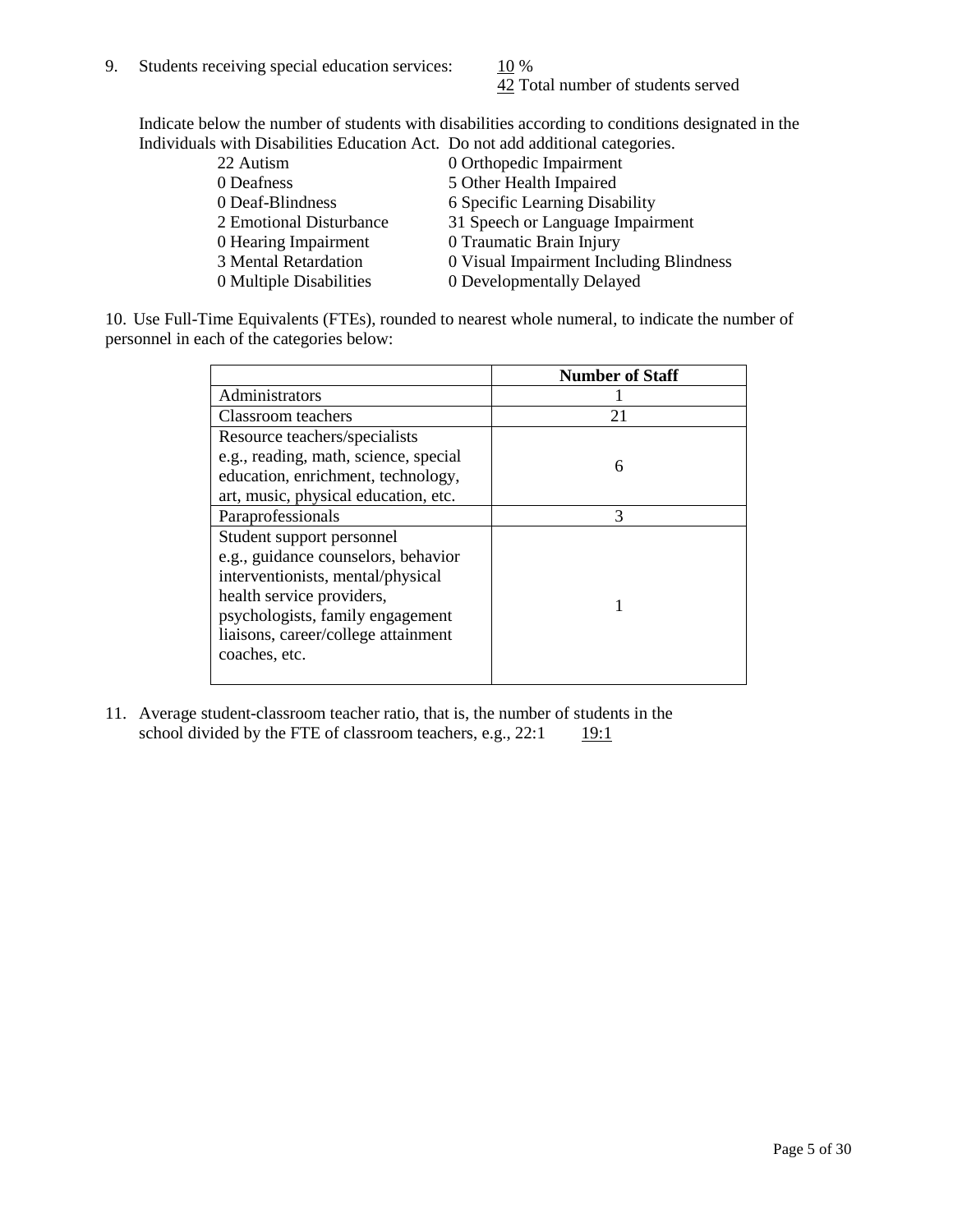12. Show daily student attendance rates. Only high schools need to supply yearly graduation rates.

| <b>Required Information</b> | 2012-2013 | 2011-2012 | 2010-2011 | 2009-2010 | 2008-2009 |
|-----------------------------|-----------|-----------|-----------|-----------|-----------|
| Daily student attendance    | 77%       | 98%       | 97%       | ว7%       | 97%       |
| High school graduation rate | 0%        | 9%        | 0%        | 0%        | 0%        |

#### 13. **For schools ending in grade 12 (high schools)**

Show percentages to indicate the post-secondary status of students who graduated in Spring 2013

| <b>Post-Secondary Status</b>                  |              |
|-----------------------------------------------|--------------|
| Graduating class size                         |              |
| Enrolled in a 4-year college or university    | 0%           |
| Enrolled in a community college               | 0%           |
| Enrolled in career/technical training program | 0%           |
| Found employment                              | 0%           |
| Joined the military or other public service   | 0%           |
| .)ther                                        | $\gamma_{0}$ |

14. Indicate whether your school has previously received a National Blue Ribbon Schools award.  $Yes \underline{X}$  No

If yes, select the year in which your school received the award. 1999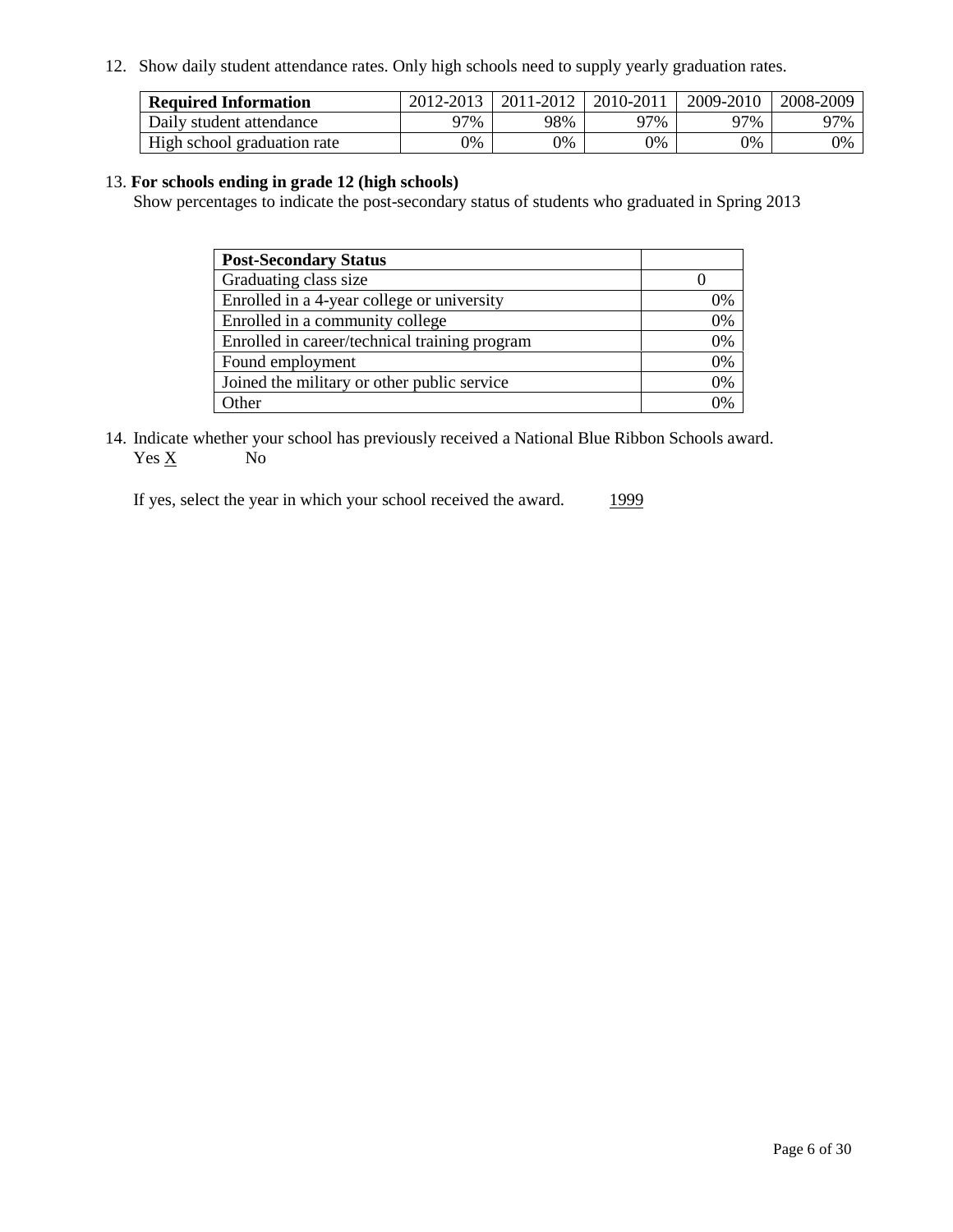### **PART III – SUMMARY**

From the outside, McCoy Elementary School, in Carrollton, Texas, looks like every other suburban neighborhood school across the nation. Step inside McCoy, though, and a whole new picture of excellence emerges. Culture and tradition run deep in this school which serves students in kindergarten through fifth grade. Built in 1978, the school was named for the McCoy family, early settlers in the Dallas area. The campus is a traditional neighborhood school with 399 students with 37% of those considered economically disadvantaged. Uniquely, the student population is almost one-third Hispanic, one-third White and onethird Asian.

What sets McCoy Elementary apart from other schools is its commitment to high achievement for every student. McCoy was recognized for this commitment to excellence by being named to the Texas Business  $\&$ Education Honor Roll for 2006, 2007, 2008, 2009, and 2010. McCoy was ranked #2 in Dallas Magazine's "The Region's Best 250 Elementary Schools," named a Distinguished Title I School 2010, 2011, 2012, and 2013 and a Blue Ribbon School of Excellence in 1999. This year, the school received three Stars of Distinction from the Texas Education Agency for Top 25% Student Progress, Academic Achievement in Reading and in Math. These accomplishments are wonderful, but the testimonial of a parent expresses the success of the campus best: "The academic, social and emotional growth of each child is due to the caring, cooperative efforts of the entire McCoy family - teachers, and staff. The McCoy Staff helps build a solid foundation of education so that no child is left behind. "

The focus on partnerships is what makes the campus mission statement special: "McCoy Elementary School, in partnership with our families and community, will develop students who meet the proficient or commended level on STAAR and graduate college ready and/or workforce ready without remediation." The McCoy student council is one example of partnering with the community. The student council was recognized in the local media for their community efforts in feeding the homeless with over 3,300 peanut butter and jelly sandwiches and for supporting troops overseas with card and gifts.

McCoy Elementary houses a unique program for the Carrollton-Farmers Branch School District. LEAP, an acronym for Leading Exceptional Academic Producers, is a self-contained program for the exceptionally gifted child. The focus is to provide an environment which strives to meet the academic, social, and emotional needs of the students. The curriculum emphasizes academic rigor, creativity, self-motivation, and high productivity. LEAP students function significantly above their chronological age; therefore, their instruction is unique, providing both vertical and horizontal depth and acceleration, individualization, and continually challenging opportunities for application and transfer of learning.

The tradition of excellence at McCoy extends to every student. The Preschool Program for Children with Disabilities (PPCD) program is designed to create appropriate educational opportunities for Kindergarten students with disabilities. The PPCD program provides children with developmentally appropriate experiences in a safe and supportive environment. Students have access to a wide variety of technology with programs that do everything from allowing a non-verbal child to communicate to providing a student with fine motor limitations the ability to write sentences. With high expectations for success, PPCD students are prepared to become life-long learners.

One of the lasting traditions at McCoy Elementary is the amazing music program. All McCoy students have an opportunity to tell a story through movement and music, with the students highly involved in creating their own melodies and dance forms. Fifth grade students learn music and dance from Russia, performing a magical sword formation of a star for the finale. Students look forward to this activity from as early as the Kindergarten. Music incorporates all academic areas. For example, Kindergarten students learn numbers and counting skills. Upper elementary students learn translation, rotation and reflection as practiced in movement activities for dance, as well as melodic themes.

Texas Day is a fun filled tradition at McCoy. Students dress up like cowboys, listen to country music, attend sessions that teach about Texas culture and symbols and even hear Texas ghost stories by a glowing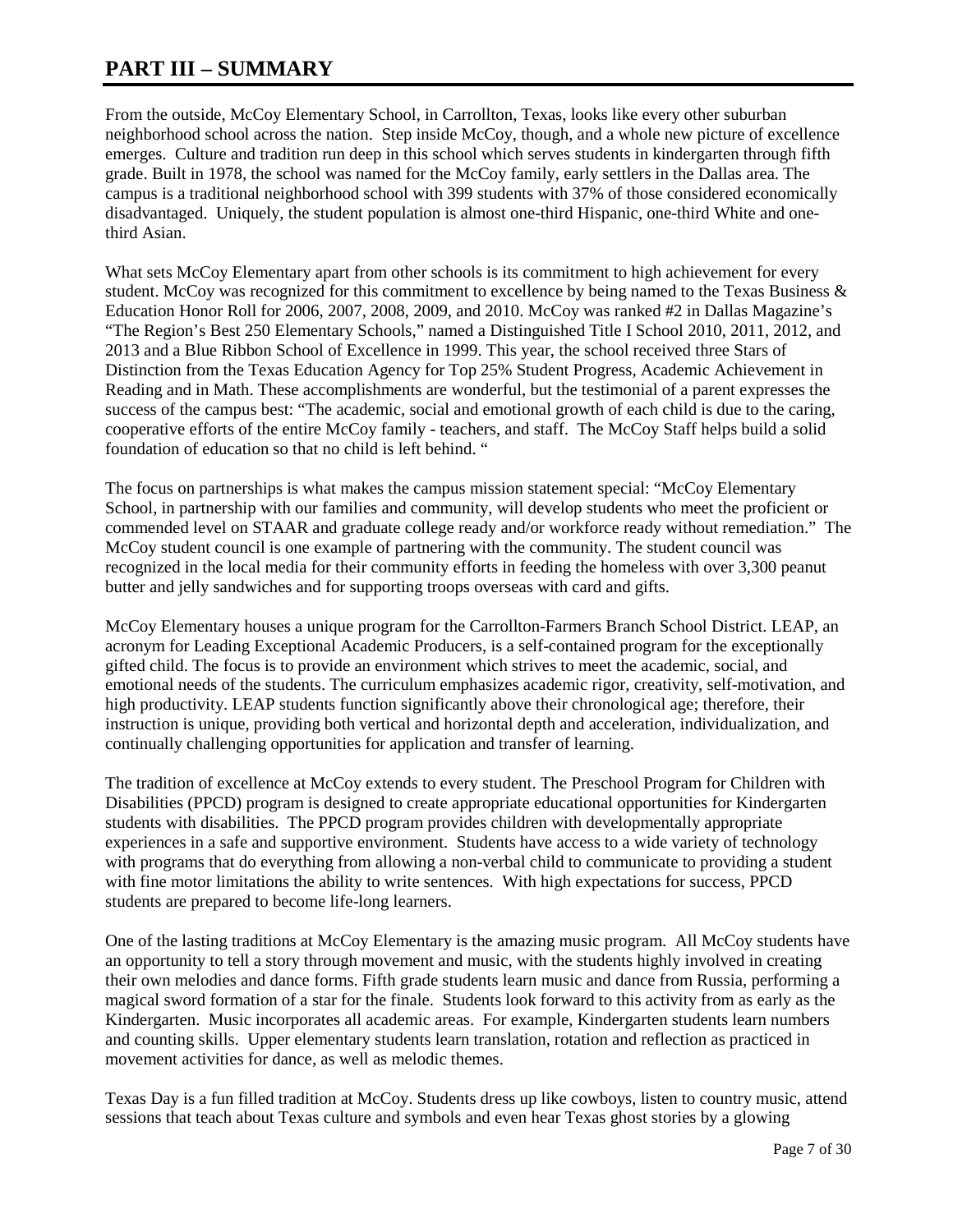campfire. The stories told are never to be whispered to another soul, so that the mystery remains for listeners for years to come.

One parent expressed, "If ever there was a perfect school it would be McCoy Elementary. The staff and teachers truly love the kids; they go above and beyond the call of duty. I feel my son received so much more than a great elementary education, but a great start in life. The teachers and staff teach and exemplify character and a passion for learning." McCoy Elementary is a shining star in the academic world where partnership with parents and community support a strong foundation of high achievement creating a wellrounded, future-ready student.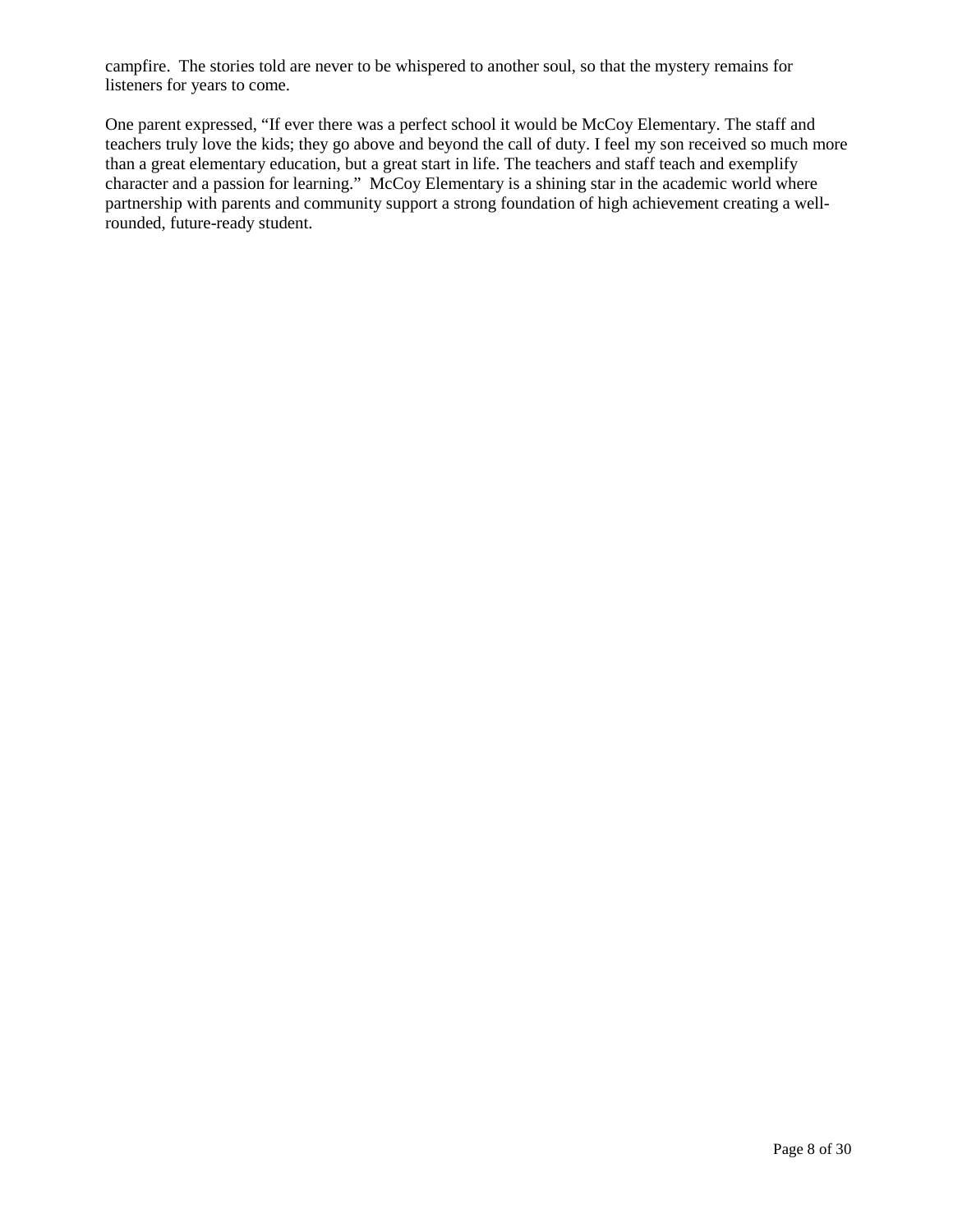#### **1. Assessment Results:**

#### Assessment Results: A.

Assessment is critical in guiding the teaching at McCoy Elementary. Through systematic and aligned assessment teachers monitor progress. Texas released a new Accountability system for the 2012-2013 school year which has two ratings including "met standard" or "improvement required." Under this system, McCoy was assigned a "Met Standard" rating. Elementary students take a test called the State of Texas Assessments of Academic Readiness (STAAR). On the STAAR assessments, there are three levels that describe student performance: Level III: Advanced Academic Performance, Level II: Satisfactory Academic Performance, and Level I: Unsatisfactory Academic Performance. A student is considered to have passed a STAAR assessment if he/she earned a score at least as high as the cut score for Level II: Satisfactory Academic Performance. To earn the "met standard rating", a campus must meet standards for Student Achievement, Student Progress and Closing Performance Gaps. The Student Achievement index examines test results of all students in all subjects – reading, math, writing, science and social studies. The score is based on the percentages of students passing each exam. The Student Progress index focuses on student growth from the previous year for each ethnic group, students with disabilities and English language learners. The score is based on the results in reading, math, and writing, looking at whether students met or exceeded growth expectations. Closing the achievement gap is based on advanced academic achievement of economically disadvantaged students and the two lowest performing ethnic student groups. The score is based on the percentage of those students reaching a higher level of performance, Level II, on each test. Schools that "met standard" can be recognized with three "distinction" designations. McCoy received all three "distinctions" that the state bestowed on elementary campuses including Academic Achievement in Reading/Language Arts, Academic Achievement in Mathematics and for being in the top 25 percent for growth in student success called Student Progress.

#### Assessment Results: B.

In 2012, the State of Texas migrated from the Texas Assessment of Knowledge and Skills (TAKS) test to the State of Texas Assessment of Academic Readiness (STAAR) test as its measure of state and national accountability. With this change, the test moved to more rigorous standards and a focus on college readiness skills, even at the elementary level. The charts, shown elsewhere in this document, show the history of McCoy's success on both assessments.

Over the past five years, McCoy's data shows that it is living up to its vision of high achievement for all students. This statement is true across all tested subject areas and all subpopulations of students. A look at the aggregate scores of all assessments (math, reading, writing and science) over this period of time shows aggregate scores of student mastery at the 89% or higher level. If analyzed in comparison to the performance of students across the state, McCoy's scores are consistently higher, with its students outperforming the state average by 17% in both reading and math.

While this in and of itself is noteworthy, even more significant is the amount of students scoring at the advanced rate (or in TAKS terms, at the commended level). Advanced or commended means that a student missed no more than 3 questions on a particular subtest. Consistently over the past five years, McCoy's advanced/commended rate has hovered between 42% and 48% for all subject areas. Delving even further into this data, the advanced performance level in the past two years has risen 5% points (19%-24%) with economically disadvantaged students and up 16% (32%-48%) with its special education population. In addition, the scores reported take into account all special education students enrolled in grades 3-5, thus demonstrating that the staff is preparing all students to take on level assessments with high degrees of success.

Looking at the combined scores for reading and math in grades 3-5, one notes strong scores in all subpopulations. However, there were two anomalies that were of concern for the staff at McCoy. English Language Learners (ELL), a traditionally struggling subpopulation, showed 91% of the students passing in 2009, yet fell to 72% in 2011. In addition, the special education population, with the move to more rigorous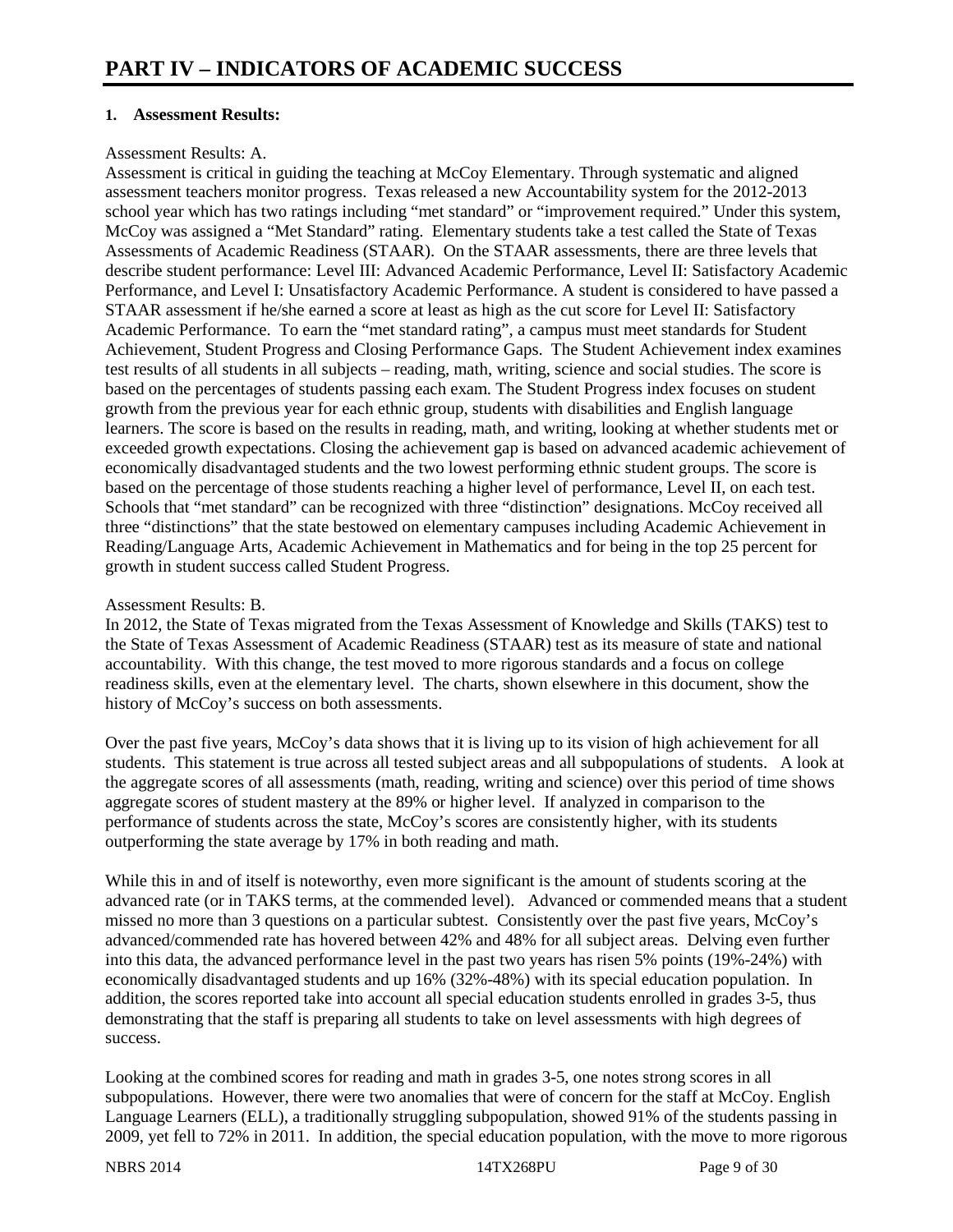standards on the STAAR test, dipped from 94% in 2009 to 79% in 2011. This change caused the staff to analyze their teaching techniques and led them to take steps to ensure student learning at the highest level.

In general, several measures were implemented to help address these inconsistencies. First and foremost, a coordinated Response to Intervention (RtI) system was put into place. This initiative worked with all struggling students and remediated deficiencies in small groups at the point of confusion. In addition, tutorials became more focused with staff disaggregating data and strategically assigning students to those tutorials based on specific student expectations. Since ELLs were a subgroup that was underperforming, a study of the English Language Proficiency Standards (ELPS) was undertaken. Through the use of these standards, teachers were able to identify students' levels of proficiencies in listening, speaking, reading and writing and then identify next steps to help them fill in missing skills.

Through implementation of these strategies, these two subpopulations rebounded to 88% of ELL students and 94% of the special education population showing mastery of grade level skills during the 2012-2013 school year.

#### **2. Using Assessment Results:**

Student performance data determines the instructional decisions made at McCoy Elementary. Each spring, students take the STAAR exam (State of Texas Assessment of Academic Readiness). Test results get a thorough analysis that looks beyond the items students missed: each possible answer choice is analyzed for student misconceptions. Objectives tested on STAAR come directly from the Texas Essential Knowledge and Skills (TEKS); each question references a specific objective. The analysis provides data that informs instruction for those students during the next year so that instruction can target student needs very specifically. Teachers, curriculum specialists, and administrators discuss data results and implications for instruction during Professional Learning Community (PLC) meetings each month.

McCoy curriculum uses the UbD (Understanding by Design) model that structures each instructional unit based on the questions, "What do we want students to know?" and "How will we measure what they learn?" Units of study include formative assessments that show student mastery leading up to the summative assessment. Summative assessment items, like STAAR items, are referenced to specific learning (TEKS) objectives and this makes it possible for teachers to target instructional intervention to assure student mastery. By campus policy, students achieving less than 70% on a summative assessment receive additional instruction on the material and then have a second chance to test. This grading policy enhances the opportunity for students to achieve success.

Diagnostic and benchmark assessments play an important role in providing effective instruction. Teachers periodically observe each individual's reading behavior using Running Records, and stu-dents take the iStation Indicators of Progress Reading Assessment to monitor progress in reading skills. The progress of English Language Learners toward proficiency in English gets examined each year using the Texas English Language Proficiency System (TELPAS). Three times each year, students in grades 2-5 take MAP (Measures of Academic Progress) so that their achievement in Math, Reading, and Science might be compared with similar students.

Throughout the academic year, teachers, curriculum specialists, and administrators monitor student progress. Every nine weeks a formal committee examines student progress on diagnostic and per-formance measures. This committee makes recommendations for students needing Response to Intervention or other remedial accommodations.

The culture at McCoy is to "over-deliver" service and communication to our students and parents. In fall and spring, teachers hold parent conferences to discuss student progress. Parents have constant online access to their student's grades through the school district Parent Connect website. Each nine weeks, students get a report card and each four weeks they get a progress report. Teachers notify parents in writing when students fail a summative assessment and require reteaching and reassessment. Parents also receive a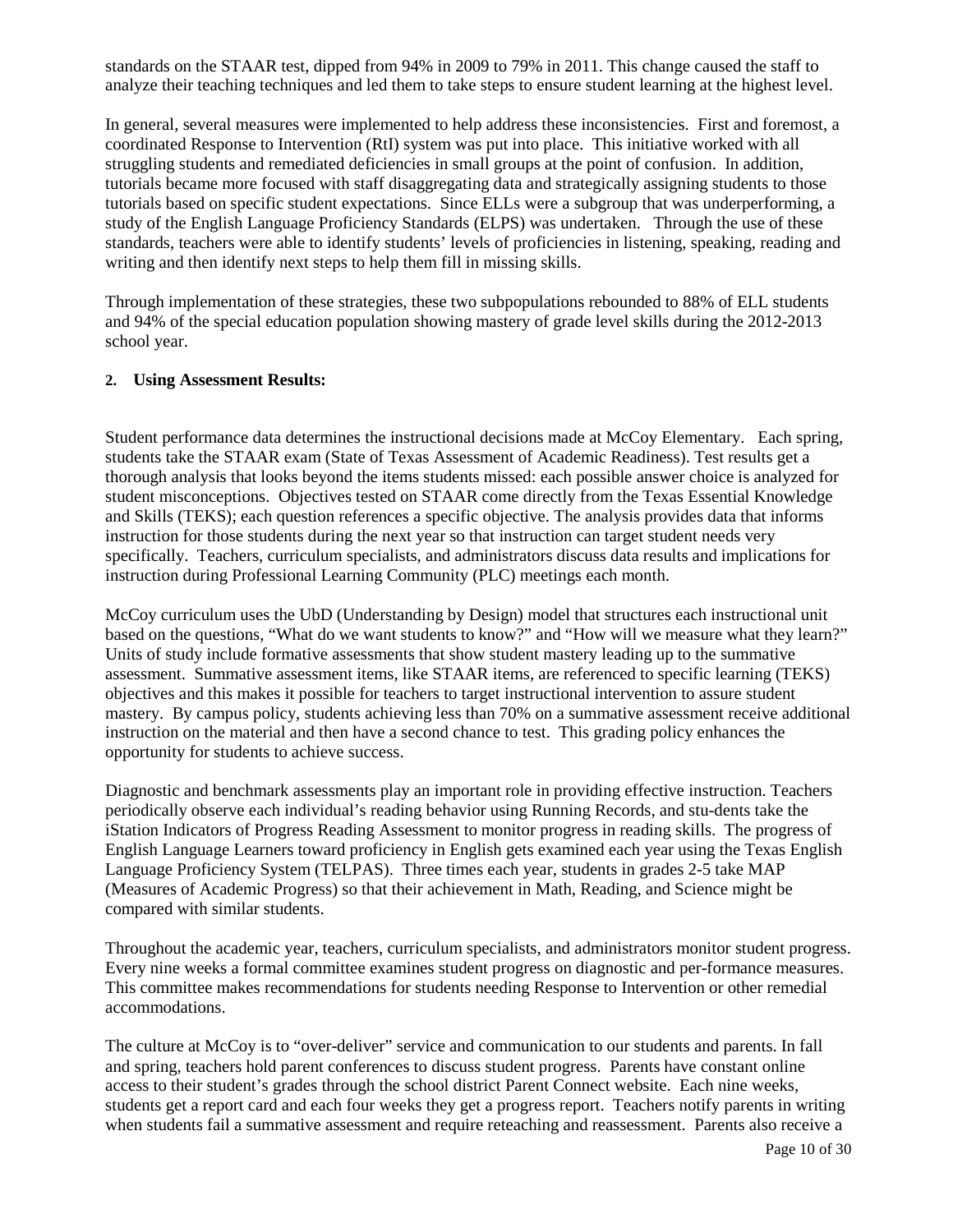student report for each MAP test, and the school holds a meeting to explain how to interpret the results. Each student's STAAR performance report includes a written explanation of the results. McCoy's school website features a campus report card and an accountability report so that anyone in the community might see the results of our passion for students and teaching.

#### **3. Sharing Lessons Learned:**

McCoy Elementary staff has shared instructional strategies and special programs by welcoming educators to campus and through numerous presentations both locally and throughout the state and beyond. Educators from within the state of Texas and from out of state have come to McCoy to learn more about implementation of the gifted program as well as how it serves its general education and special education student populations. The elementary portion of the Leading Exceptional Academic Producers (LEAP) program for highly gifted students is housed at McCoy. This program serves highly gifted students from Kindergarten through Fifth grade from campuses throughout the district. Administrators and teachers from public and private schools come to learn more about implementing gifted programming and serving gifted students and their families. Visiting educators want to learn more about instructional strategies for differentiating curriculum for gifted learners, special populations, and general education students. McCoy has hosted visitors from numerous districtions in around the region. Other visitors have come from school districts beyond the Metroplex as well as from states as far as Tennessee. Staff at McCoy has been active as presenters and educators to other professionals within the school district and beyond CFBISD. The Principal presented at the University of North Texas Assistant Principal Conference on the topic of leadership. Several teachers have presented at the Texas Association of Gifted and Talented on topics regarding gifted curricular planning and identification as well as at the district's Gifted U during the summer to provide training to CFBISD teachers on topics of gifted instruction, assessment, and curriculum to teachers from grades K -12. One teacher presented a poster session at the National Association of Gifted Children on the topic of assessment. In addition staff has presented information for parent groups ranging from families on campus to district-wide events held jointly with the CFB Association of Gifted and Talented Children. The instructional staff at McCoy is encouraged to continue to set professional goals and to share learning with one another through staff meetings, professional learning communities, and by participating on internal rounds teams as well as being members of instructional rounds teams on other campuses in the district.

#### **4. Engaging Families and Community:**

Our partnership with parents and the Parent Teacher Association (PTA) has resulted in activities that allow parents, teachers, and students to learn together. McCoy celebrates its diverse community and showcases this diversity in many ways throughout the year, particularly in our fine arts program. Each grade level has an opportunity to demonstrate their creativity through dramatic and musical performances to our parents and community. On Curriculum Night, parents are trained by our teachers in reading and math strategies which allow them to mentor their child at home to accelerate emergent reading and mathematical number sense. We have implemented Bring Your Dad to School Day in tandem with the Strong Father and Strong Family Program.

Effective two-way communication is an important ingredient to student success. Parent conferences are held at the end of the first and third nine weeks which build the communication system. When developmental delays are a concern, the principal and teacher collaborate with parents to determine an appropriate course of action. Parent conferences, phone calls and informal notes home continue to be extremely effective. Tuesday Newsday Folders are in place for all communication from school, including flyers, weekly behavioral communications, and reports of academic progress. Parents receive notification of all school activities through several means including phone calls and email so that they can plan to support their child's learning by accompanying field trips, attending performances, or viewing student plays and awards' assemblies.

As part of a diverse metropolitan community, McCoy is able to participate in a variety of opportunities that add quality to the educational experience. Field trips to the Farmers Branch Historical Park, Carrollton City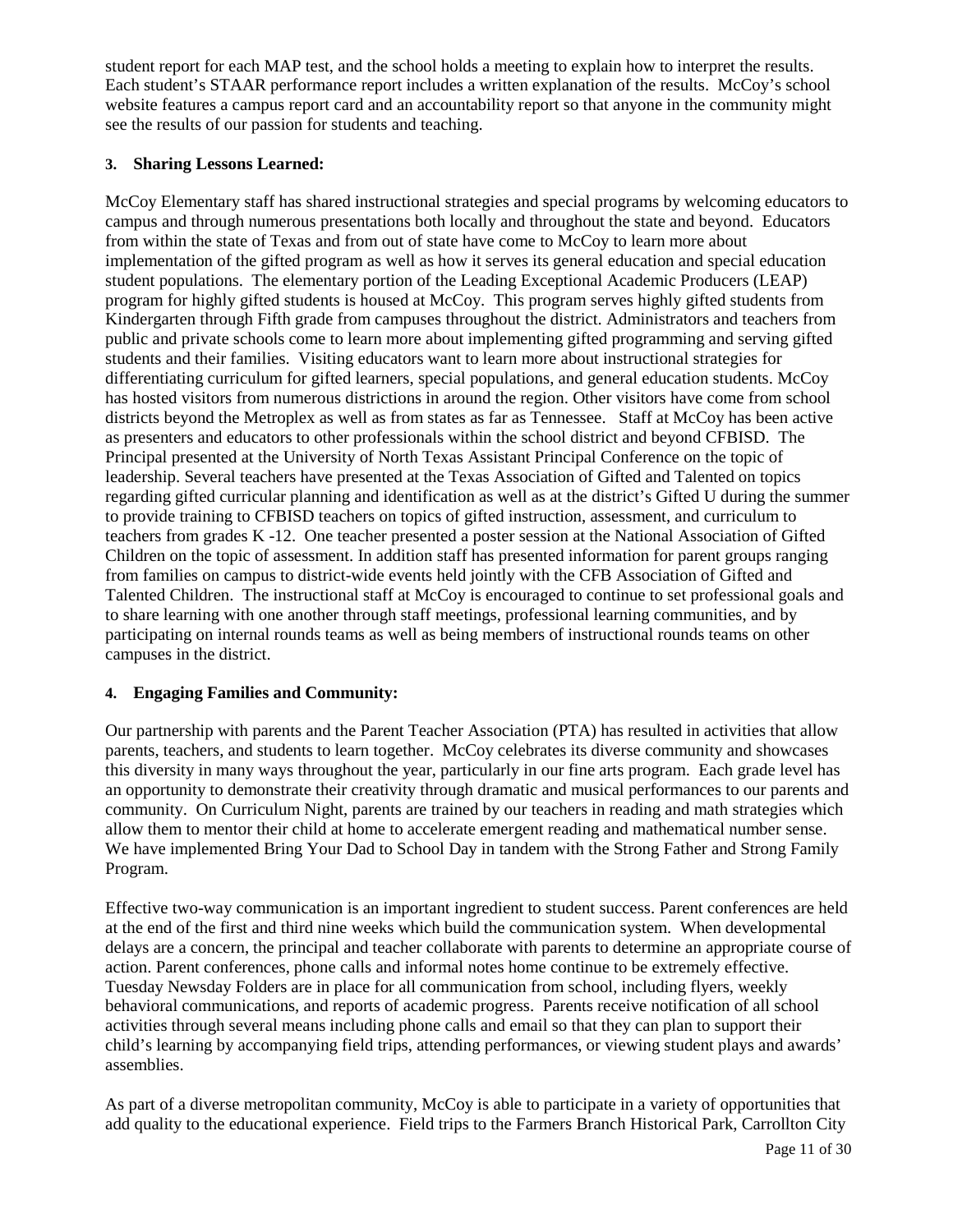Hall, the Perot Museum of Nature and Science, and the Dallas Children's Theater are but a few of the enrichment opportunities offered. Fourth graders visit our state capitol in Austin, Texas. Fifth graders at McCoy Elementary have the opportunity to attend Camp Grady Spruce Outdoor Education Program for four days and three nights with a focus on hands-on science education. Each year, approximately 20 adults accompany fifth graders and their teachers to camp to help provide supervision for this experience. While Outdoor Education was developed with school curricula in mind, the overnight experience provides many more growth opportunities for these students.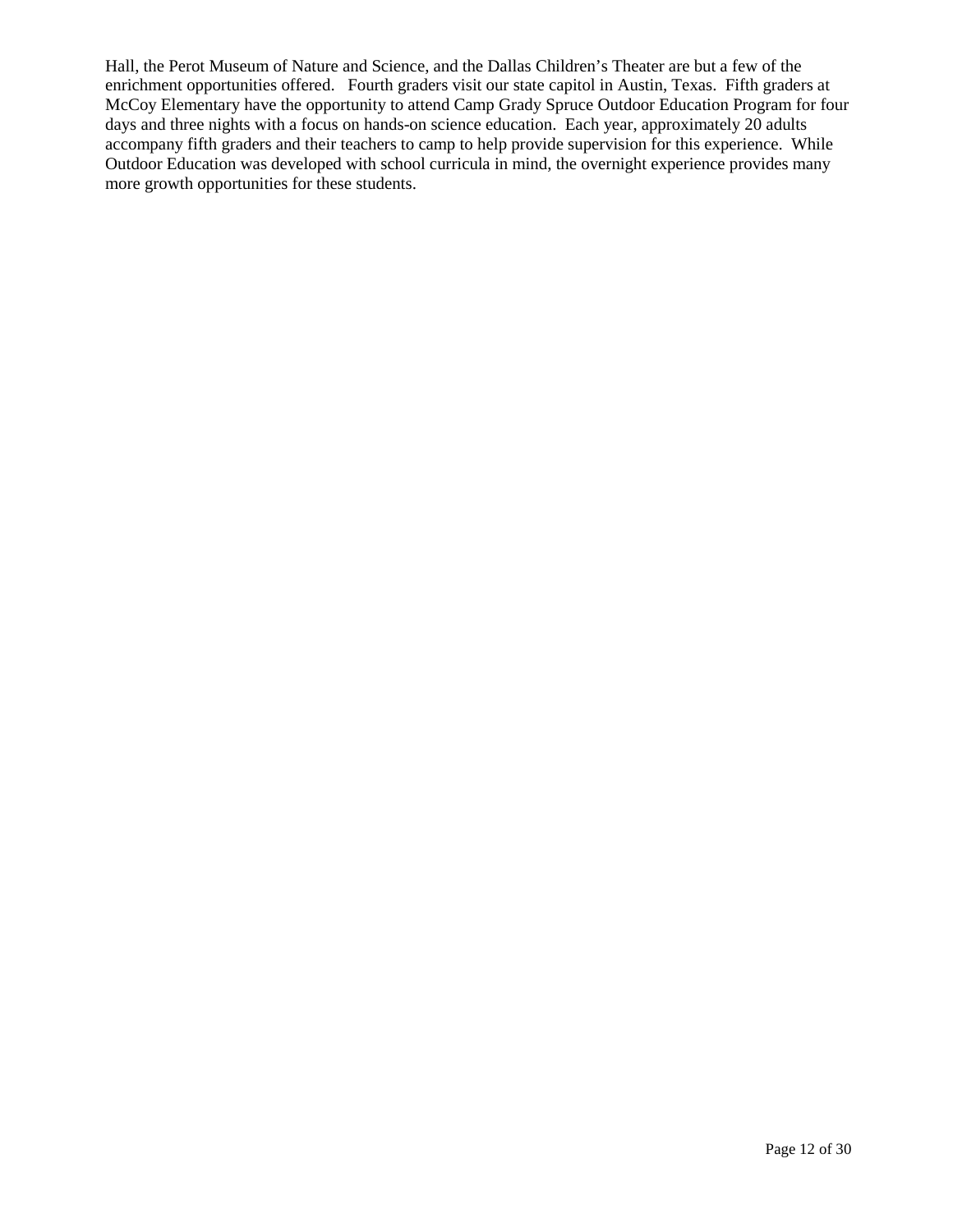#### **1. Curriculum:**

The Texas Essential Knowledge and Skills (TEKS) serve as the framework for public school curriculum in Texas. The McCoy curriculum includes these standards along with additional rigor and relevance. Student achievement data drives curriculum choices; empirical observation of student performance confirms those choices. Staff members aspire to develop a lifelong passion for learning in students while preparing them to achieve beyond basic level competencies of the State of Texas Assessment of Academic Readiness (STAAR) tests.

Across all subjects, accountable student talk defines the learning culture at McCoy. Students are taught to articulate and justify their thinking as this empowers them to become independent learners. Students are expected to use academic content vocabulary themselves with the expectation that this will enhance their achievement.

Students engage in Language Arts lessons through Reading and Writing Workshops. The reading curriculum draws on best practices developed by Fountas and Pinnell. Workshop time begins with a minilesson followed by an extended practice time in which students read or write. The teacher confers with individuals and meets with Guided Reading groups during workshop time. During this contact with individual students, teachers observe language performance and adjust instruction to meet student needs. Both Writing and Reading Workshops end with a share time. Language Arts lessons also include Shared Reading, Read-Alouds, Word Study, and Spelling. The Guided Reading library at McCoy provides texts organized by Fountas-Pinnell level for use during Guided Reading groups, and teachers also use the Harcourt Journeys reading anthology texts.

Math instruction also follows a workshop model specified by Investigations in Number, Data, and Space. The teacher teaches a short focus lesson followed by various student-centered activities that deepen understanding of the target objective. During the activities, teachers observe performance and promptly address student misconceptions. Teachers can challenge or remediate students within the lesson. Following the student-centered activities, the class regroups to discuss their learning.

Science lessons follow the BSCS (Biological Sciences Curriculum Study) 5E Instructional Mod-el. Lessons using the 5E model immerse students in hands-on learning through five phases of instruction: Engagement, Exploration, Explanation, Elaboration, and Evaluation. Students actively construct meaning with guidance from teachers. Science units include technology activities such as Classroom Performance System (CPS) lessons or templates for projects like flipbooks or dioramas. The designated Science Lab provides a place for students to investigate and experiment.

Social Studies lessons include geography, history, biography, government, economics, culture, influence of technology, and social issues. Intermediate students develop scholarly thinking through Document-Based Questions activities and Project-Based Learning. McCoy takes particular pride in a program called R Time that fosters positive relationships and enhances good manners and respect among peers. Each Monday morning, all McCoy classes participate in R time activities. During R time, students meet with a randomly chosen partner and discuss a particular question followed by a class discussion. For example, students discuss ways to handle conflict and disagreements appropriately.

McCoy students explore the visual arts during art class. Lessons about elements of art and design help to develop their visual awareness. They learn about art history and its connection to culture as a whole. Viewing and analyzing artworks, they acquire appreciation for the work of artists. The children express their creativity through a variety of media, including paint and sculpture. The art teacher hosts a weekly art club for budding artists who wish to delve deeper into their creativity.

The Music program at McCoy immerses students in the world of melody and rhythm. Each student participates in a musical program at least once a year. The music teacher creates original programs that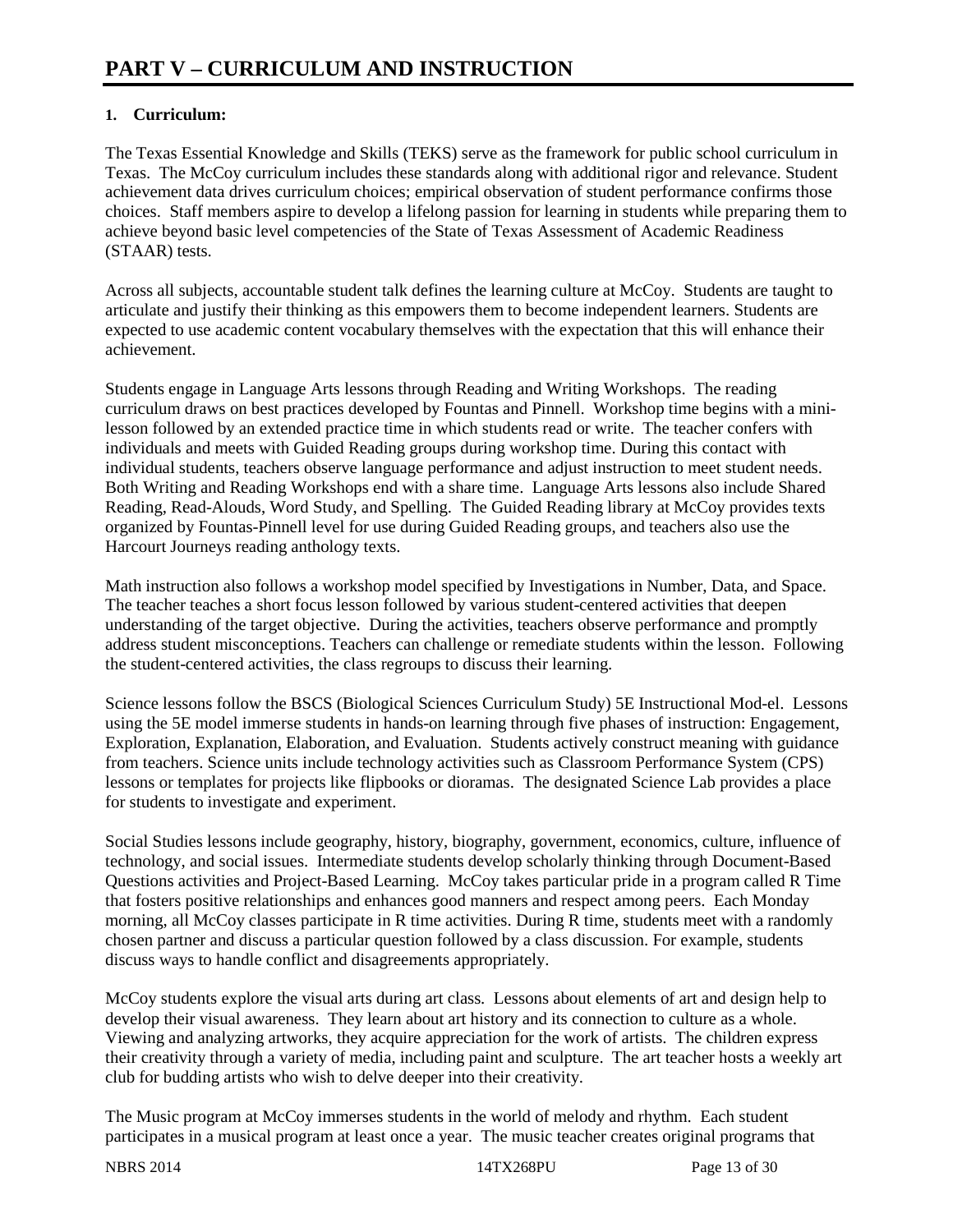capitalize on individual student talent. Daily music lessons might include vocal activities, rhythm instruments, recorders, or drums. Extracurricular music includes the McCoy Chorale and the Orff Rhythm Ensemble.

Physical Education programs urge McCoy students to embrace fitness for a lifetime. The PE teacher makes it possible for students to sample a variety of active pursuits: soccer, volleyball, basketball, dance, track and field, softball, soccer, rock climbing, and more. In addition, students learn about good nutrition and healthy habits.

Students learn to use technology through a project-based approach. The Instructional Technology Specialist teaches students to use computer software to create videos, pictures, slide presentations, documents, etc. Classes use Gaggle for kid-safe email and hold discussions through blogs. A universe of Web 2.0 tools makes it possible for students to express creativity and learning.

#### **2. Reading/English:**

#### 2a.(Elementary Schools) Reading:

At McCoy Elementary, the staff strives to develop lifelong readers by empowering students to use reading as a tool for learning, communication, and pleasure. In order to do this, students must spend a great deal of time actually reading – and they do! The reading curriculum follows the Reader's Workshop model that includes Guided Reading as its core. The staff models the strategies that good readers use, and actively teaches children to attempt unfamiliar words by using text clues for successful decoding and to monitor their reading performance for accuracy, fluency, and thorough comprehension.

Students learn through mini lessons designed to not only teach skills such as accuracy, comprehension and fluency in reading, but also strategies for improving their own understanding as well as building the background knowledge and vocabulary necessary to make sense of content. Students experience regular small group guided reading lessons, individual teacher-led reading conferences, as well as literature circles and reading opportunities with partners. Students then immediately practice the concept with text that matches their independent reading level. The teacher reinforces the learning by conferring with individuals or small groups. As the class reads, the teacher meets with Guided Reading groups. As the Readers' Workshop time ends, students share their learning or ask questions as a whole group.

During Guided Reading, teachers use real text to challenge students just enough so that they grow in their knowledge of reading strategies and vocabulary. Students learn to process text clues and monitor their comprehension at every level of reading development from early emergent to expert. The staff firmly believes that Guided Reading is the best way to meet individual student needs because instructional choices come from observations of each student's performance. These individual observations and the use of informal Running Record assessments guide our selection of text and instructional strategies. Multiple opportunities exist for readers at all levels. For those needing extra support in order to reach grade-level appropriate reading levels, the Instructional Facilitator as well as highly qualified tutors conduct specialized small groups designed to meet the needs of selected students. Above grade level readers work with suitably challenging material; for example, they may participate in a literacy circle or a reading group based on interest in a particular author's series.

#### **3. Mathematics:**

McCoy believes that mathematical competency forms the foundation for success in many fields. A daily commitment to help students develop computational fluency, number sense, and solid reasoning skills are integral. Each McCoy Elementary student participates in a supportive math community where the motto is, "We learn with and through others." The staff embraces and practices the use of accountable student talk as an integral part of math lessons. Classroom discussions prompt students to ask questions, listen actively, and contribute ideas.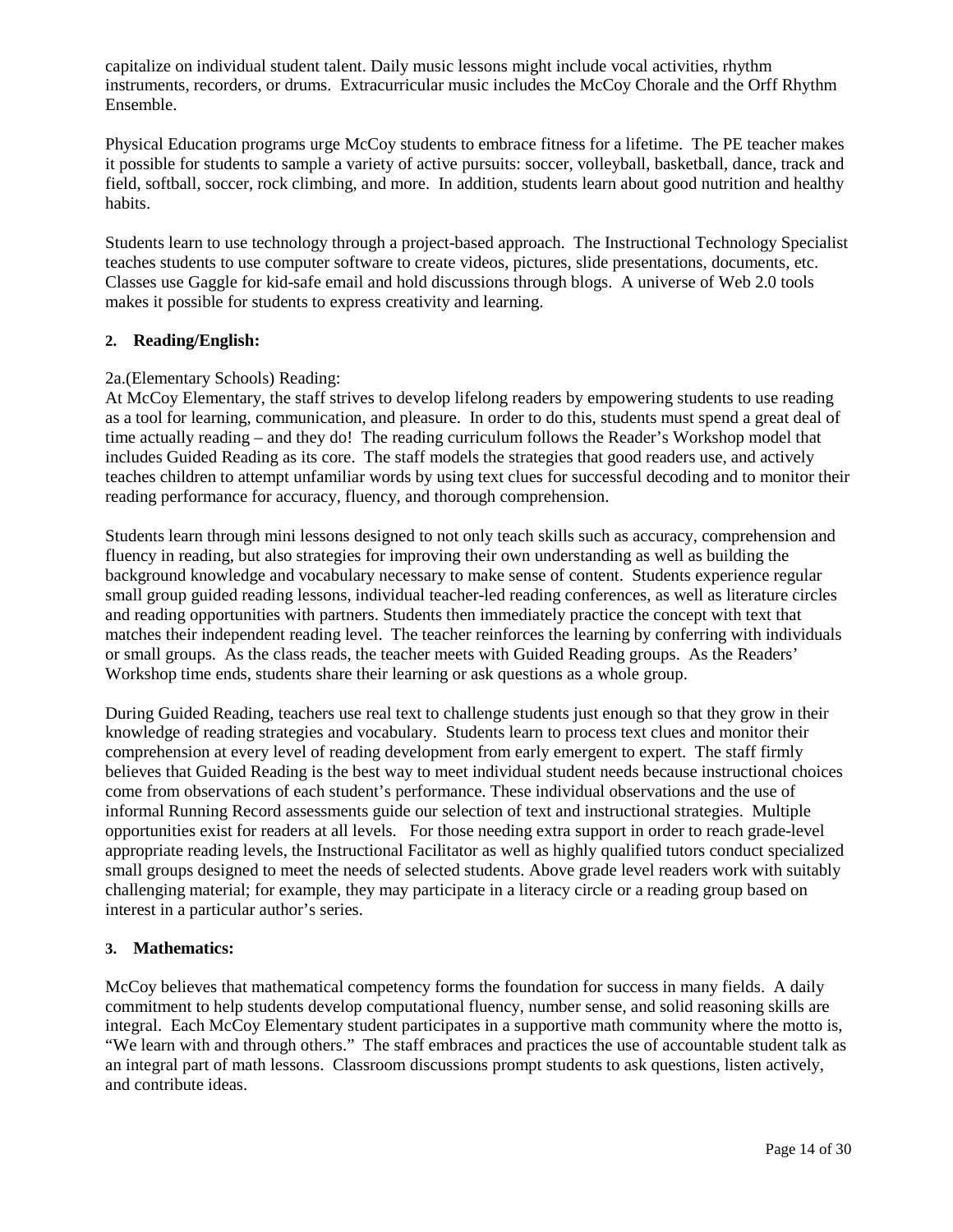Investigations in Number, Data, and Space was chosen as the curriculum because its lessons deconstruct the mysteries of math. Students construct meaning as they experiment with mathematical relationships, analyze how a particular problem might work and create solutions toward the most efficient way to find an answer.

A typical math lesson begins with a brief whole-class discussion that outlines focus points for the lesson. Students then participate in math workshop activities in groups, pairs, or as individuals. Workshop activities frequently include the use of hands-on manipulative materials such as connecting cubes or pattern blocks. Activities vary according to the target concept: building arrays or shapes, playing a game, gathering data, or creating a graph. After the workshop, the class gathers again in a community to share their learning and clarify misconceptions. Daily lessons include activities for intervention and differentiation. Teachers carefully observe student performance during discussions and workshop activities. Some students need extra help to achieve math competency. The staff monitors their test performance and focus remedial instruction on objectives that students need to master. Remedial instruction occurs during designated Response to Intervention and extended-day tutoring.

Every classroom includes a range of learners including students who struggle with or excel in certain areas of mathematics, students with particular learning needs, and students who are English Language Learners. Teachers are active partners in learning the curriculum, understanding how each mathematical focus is developed, and implementing the curriculum in a way that accommodates the needs of particular students. For our students who excel, we differentiate by providing mathematics extensions within the classroom and for our highly gifted population, we course accelerate by two years.

#### **4. Additional Curriculum Area:**

McCoy students have an opportunity to tell a story through movement and music, with the students highly involved in creating their own melodies and dance forms to compliment the curriculum and chosen theme for each grade level. During the year, fifth grade students become passionately involved in learning music and dance from Russia, with a performance for the school and parents culminating in a magical sword formation for the finale. This encourages all grade levels to accomplish this feat in their 5th grade year. Students look forward to this activity from as early as their Kindergarten year. The magic continues as 4th grade students demonstrate their ability to learn and play a newly introduced instrument. Students can play recorders like no others in the area, with each student given the opportunity to actually own their instrument. For some, this is their very first instrument. They practice with care and pride at home and on the playground, striving to obtain a cherished colored bead for each song on the progress ladder. Fourth grade students also create their own melodies and movements to American Indian performances, connecting what they learn in their social studies units with their musical experience. Each grade level accomplishes the required skills as established by the Texas Essential Knowledge Skills, but at McCoy Elementary, the students revel in "showing off" their creativity through music. Studies have long been known to show that when students enjoy their day at school, they enjoy their academic experiences. Music incorporates all areas of life, encompassing all the subjects included in a student's education. Music nourishes mathematical skills, from understanding numbers and counting skills through translation, rotation and reflection as practiced in understanding movement activities for dance, as well as melodic themes. Music naturally incorporates scientific components from helping 1st grade students understand larger and smaller objects to facilitating 3rd grade student's understanding of the rotation of the planets. In addition, Language Arts is integral to our music program. Using methods based on Carl Orff's Schulwerk process, students begin to create word groups and patterns from a very early age in Kindergarten all the way through 5th grade. Music reinforces the learning in all subject areas bringing learning to life in a new and creative way.

#### **5. Instructional Methods:**

McCoy Elementary is proud of its academic achievements and its commitment to meeting the individual needs of all students. The McCoy staff utilizes and supports programs such as Academic Creative Education (ACE), English as a Second Language (ESL), Content Mastery, Herman Reading and an extremely successful inclusion program in order to meet the individual learning needs of its students. In addition, Leading Exceptional Academic Producers (LEAP), a program for students who are highly gifted, Preschool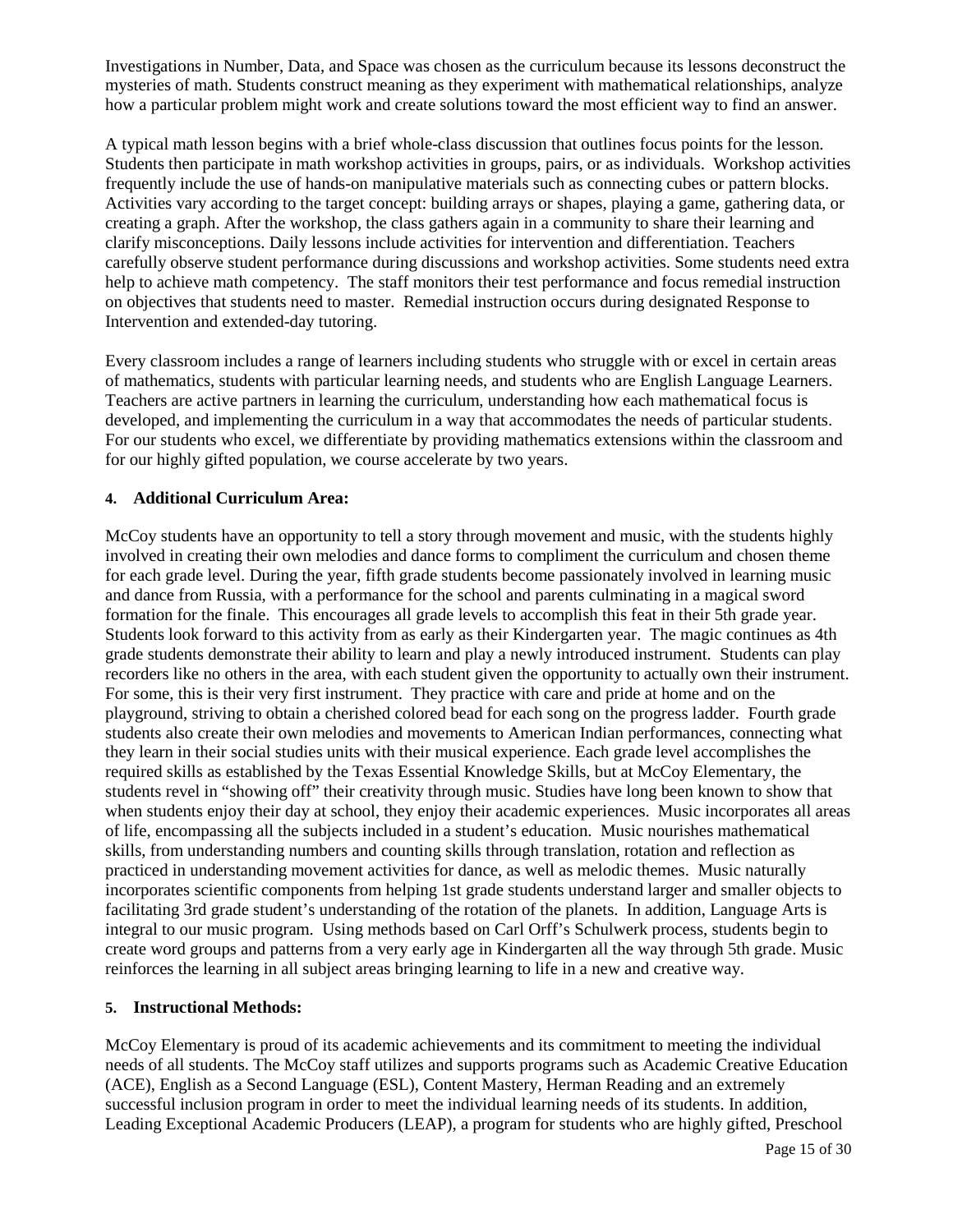Program for Children with Disabilities (PPCD), and Academic Bridging Class (ABC) make their home at McCoy. Our campus improvement plan is aligned with the district goals and places an emphasis on preparing our students for success once they leave our doors. These goals focus on providing academic excellence, caring for the students' physical and emotional safety, and preparing students to interact successfully with technology.

The ABC program is a classroom for first and second grade students with Autism. The program is geared towards students that have the academic knowledge to learn but need to be taught the behaviors on how to learn in a large group setting. Students develop strategies and routines for expected behavior in large and small group environments. The goal of the program is to gradually transition these students back into the mainstream setting. With appropriate behaviors and coping strategies established, students are prepared to learn and socialize in their least restrictive environment.

McCoy Elementary houses a unique program for the Carrollton-Farmers Branch School District. LEAP, an acronym for Leading Exceptional Academic Producers, is a self-contained program for the exceptionally gifted child. The focus is to provide an environment which strives to meet the academic, social, and emotional needs of the students. The curriculum emphasizes academic rigor, creativity, self-motivation, and high productivity. The LEAP Enrichment program is based on the work of Robert Renzulli's Schoolwide Enrichment Model that promotes engagement through the use of enrichment experiences that are enjoyable, challenging, and interest-based. LEAP teachers in grades K-5 engage students in real-world problem solving such as: Bird Buddies, Go-Green, Origami, Liberate Landfills, Puppeteers, and Water, Water, Everywhere. Each enrichment class has a variety of ages of LEAP students. Through the use of advanced content, these enrichment classes promote student interests and develop talent as well as provide a venue for cross-age student interaction.

McCoy Elementary serves every child, thus meeting the unique needs of the individual.

#### **6. Professional Development:**

Goal setting is an important component of professional development at McCoy. All campus personnel are asked to set professional goals at the beginning of each school year. Additionally, the staff is asked to set a goal that will benefit students directly. Staff set short term and long term goals and develop an action plan to achieve those goals. The individual staff member is asked to include a timeline and measure of achievement for each goal. If additional training is part of the plan for achieving the goal then there are many opportunities within the district and beyond that staff can utilize. The district promotes continuous learning for all staff and supports this effort by offering many opportunities for training throughout the year. An example of a professional goal might be to continue post graduate education in order to complete a master degree or state certification. Each staff member is also asked to set a student goal. This is a goal focused on promoting high student achievement. Teachers will list a specific content area and very concrete action steps including any assistance required to help reach that goal with students. Instructional coaching and professional learning communities are vehicles for providing specific instructional guidance as teachers work with students to achieve learning targets and ultimately the goal for the school year.

The campus has been focusing on the role of student discourse as a part of the learning process. The staff identified that students were not engaged productively in conversations about learning and wanted to implement strategies to enhance learning. Staff began this process by reading Classroom Discussions by Chapin, O'Connor, and Anderson prior to the 2010-2011 school year. Each year the campus has continued to expand and develop their thinking about how to ask quality questions that spark meaningful conversation in the classroom. The staff continued to study and read text from Thinking Through Quality Questioning and Instructional Rounds in Education. The campus has participated in both internal and district instructional rounds to better understand how to improve practice. The campus team refined its problem of practice to include giving students more opportunity to use academic vocabulary in student to student conversation. Teachers have worked this past year with their professional learning community about how to provide opportunities for student to student discourse and content vocabulary usage. The emphasis on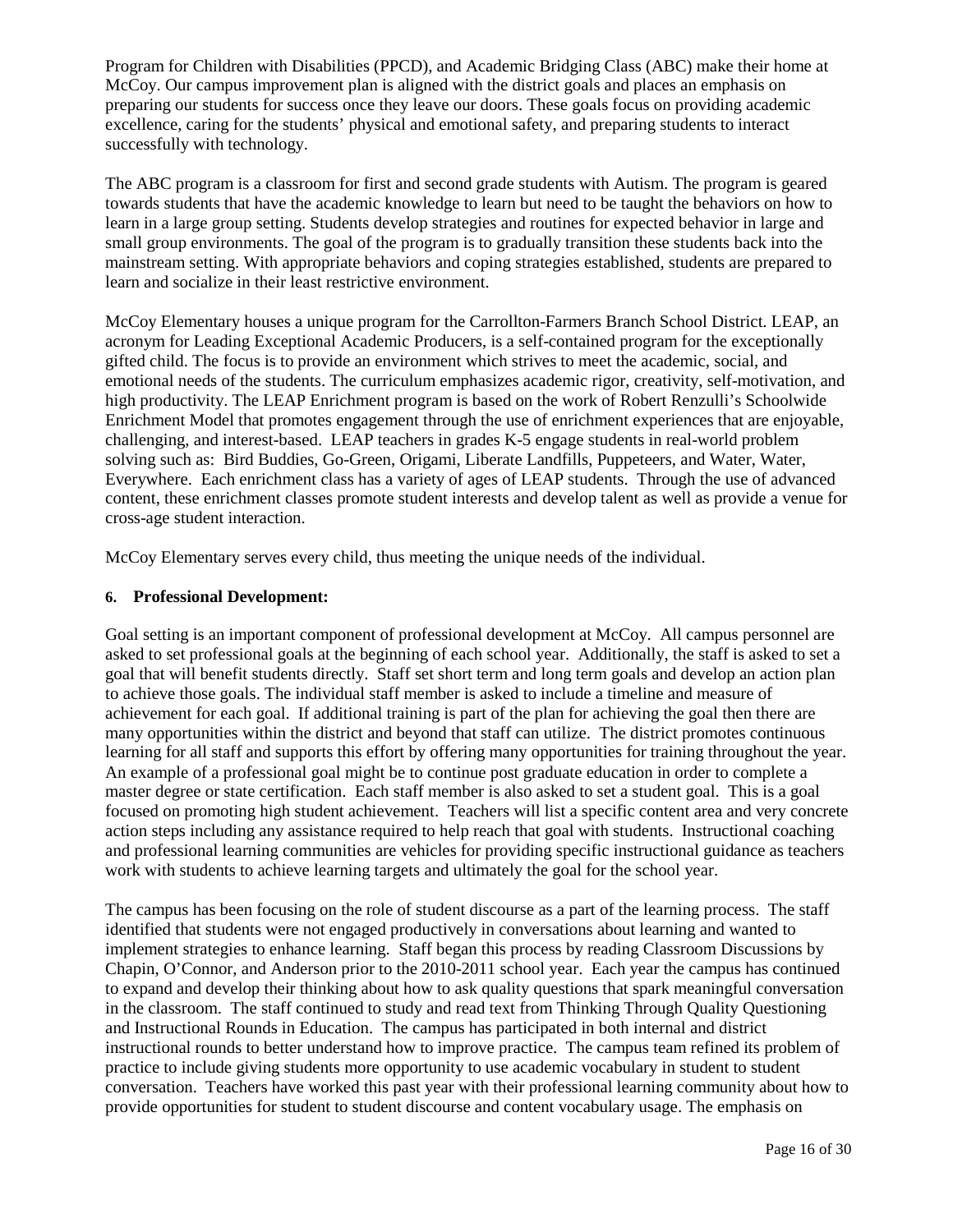continued professional growth and collaboration fosters an environment focused utilizing best instructional practices and promoting high achievement for all students.

#### **7. School Leadership**

Collaborative leadership is necessary to achieve McCoy's vision of developing successful, life-long learners. The principal leads a staff of committed educators who base decisions on faculty input, current research, district objectives, and the campus goal of student success. She models teaching best practices by contingency management, feedback, questioning, cognitive structuring, and in-struction through campus professional development. She is open to suggestions that support district and campus goals, encourages professional development, and helps teachers fulfill their per-sonal and professional goals. The McCoy principal utilizes the staff's strengths and talents to activate the strategies encompassed in the Campus Improvement Plan (CIP).

The Campus Improvement Council composed of parents, teachers and community members, implements change and facilitates communication. They acted upon staff suggestions to add an additional planning period, improve cafeteria scheduling, and organize safety plans and dismissal procedures. Team leaders mentor new members, facilitate budget issues, coordinate assessment strategies, and guide curriculum planning. Their leadership has resulted in stronger teaching teams and an increase in staff cohesiveness. Several staff members serve in district leadership roles which focus on student achievement, district innovation, safety, assessment, and employee benefits. Five teachers write district curriculum. Teachers serve as Gifted Liaisons, lead parent meetings, and facilitate communication from the district level to the grade levels. All staff members share campus decision-making roles through committees such as safety, curriculum, social and wellness.

Our district has developed an ambassador training program to address attitudes and mindsets pertaining to public schools and our own district. The program helps participants learn how to step up as ambassadors (champions) for classrooms, campuses, C-FB ISD, and public education as a whole. Participants are trained and committed to communicate publically and generously about the strengths and achievements of the profession. Ambassadors are committed to be guardians of the campus which includes lifting the spirits of colleagues when needed, promoting the accomplishments of staff and students, and speaking well of the education profession. Currently our campus has five staff representatives who are actively involved in this initiative.

The McCoy office staff has been trained in "I-Care" customer service. The focus of I-Care is to develop the customer service skill set within the office staff to help stakeholders feel understood, obtain assistance, and most importantly feel welcome. This leads to increased parental involvement, and inspires staff to be the best they can for their students, parents and community.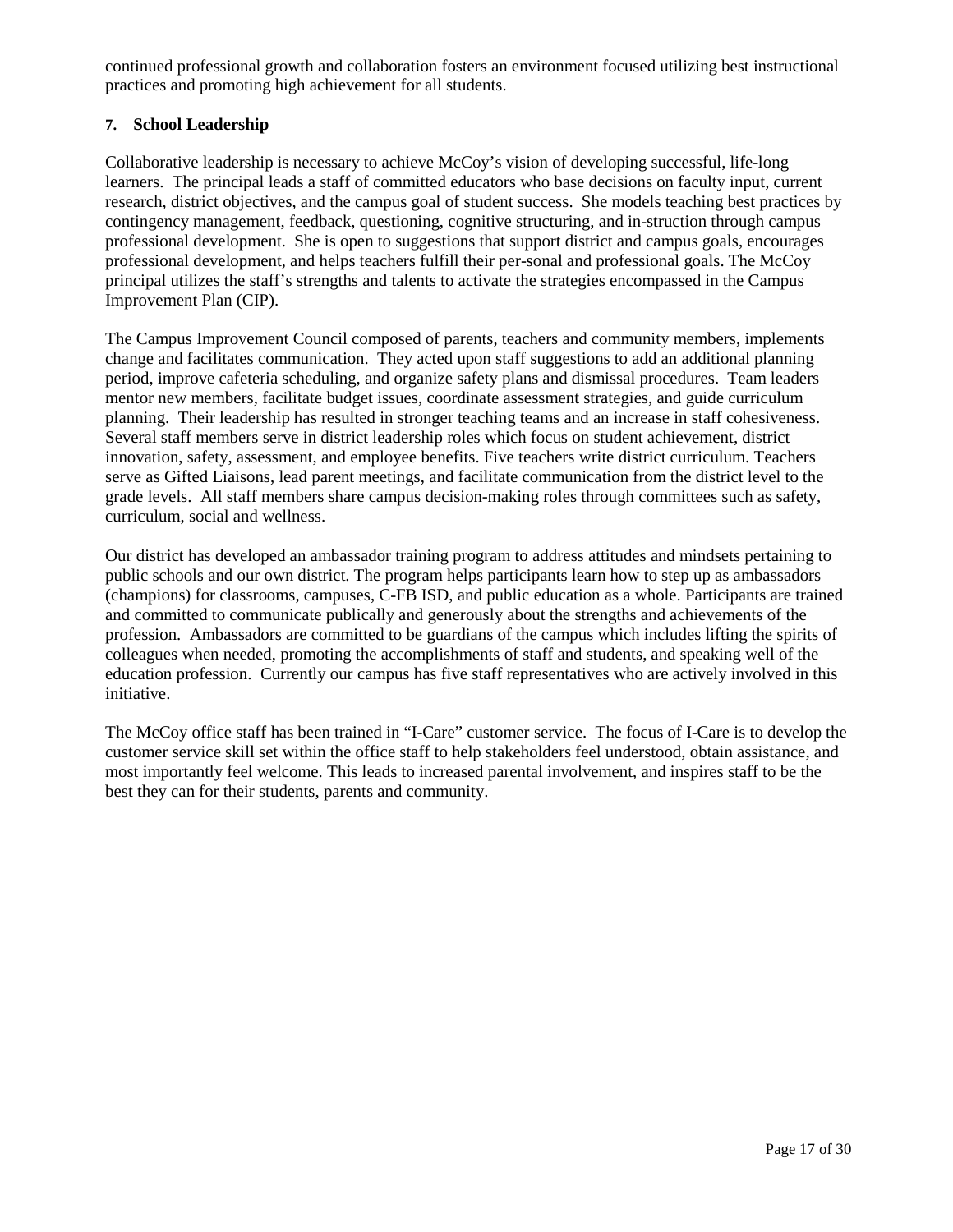**Subject:** <u>Math</u><br> **All Students Tested/Grade:** <u>3</u> **Test: TAKS**<br> **Edition/Publication** Publisher: Pearson

# **All Students Tested/Grade:** 3 **Edition/Publication Year:** 2009

| School Year                                              | 2012-2013        | 2011-2012                      | 2010-2011        | 2009-2010        | 2008-2009       |
|----------------------------------------------------------|------------------|--------------------------------|------------------|------------------|-----------------|
| Testing month                                            | Apr              | Apr                            | Apr              | Apr              | Apr             |
| <b>SCHOOL SCORES*</b>                                    |                  |                                |                  |                  |                 |
| % Met Standard/Satisfactory plus                         | 91               | 90                             | 97               | 96               | 96              |
| % Commended/Advanced                                     |                  |                                |                  |                  |                 |
| % Commended/Advanced                                     | 44               | 38                             | 54               | 59               | 69              |
| Number of students tested                                | 66               | 81                             | 79               | 73               | 72              |
| Percent of total students tested                         | 97               | 100                            | 99               | 100              | 99              |
| Number of students tested with                           | $\overline{0}$   | $\overline{0}$                 | $\overline{0}$   | $\overline{0}$   | $\overline{0}$  |
| alternative assessment                                   |                  |                                |                  |                  |                 |
| % of students tested with                                | $\boldsymbol{0}$ | $\mathbf{0}$                   | $\boldsymbol{0}$ | $\boldsymbol{0}$ | $\mathbf{0}$    |
| alternative assessment                                   |                  |                                |                  |                  |                 |
| <b>SUBGROUP SCORES</b>                                   |                  |                                |                  |                  |                 |
| 1. Free and Reduced-Price                                |                  |                                |                  |                  |                 |
| Meals/Socio-Economic/                                    |                  |                                |                  |                  |                 |
| <b>Disadvantaged Students</b>                            |                  |                                |                  |                  |                 |
| % Met Standard/Satisfactory plus                         | 84               | 88                             | 95               | 89               | 90              |
| % Commended/Advanced                                     |                  |                                |                  |                  |                 |
| % Commended/Advanced                                     | 19               | 19                             | 38               | 50               | 47              |
| Number of students tested                                | 31               | 26                             | 42               | 28               | 30              |
| 2. Students receiving Special                            |                  |                                |                  |                  |                 |
| <b>Education</b>                                         |                  |                                |                  |                  |                 |
| % Met Standard/Satisfactory plus                         | 100              | 86                             | 100              | 60               | 100             |
| % Commended/Advanced                                     |                  |                                |                  |                  |                 |
| % Commended/Advanced                                     | 20               | $\mathbf{0}$<br>$\overline{7}$ | 30               | 20               | 44              |
| Number of students tested                                | 5                |                                | 10               | 5                | 9               |
| 3. English Language Learner<br><b>Students</b>           |                  |                                |                  |                  |                 |
|                                                          | 89               | 100                            | 100              | 80               | 94              |
| % Met Standard/Satisfactory plus<br>% Commended/Advanced |                  |                                |                  |                  |                 |
| % Commended/Advanced                                     | 22               | 50                             | 31               | 20               | 44              |
| Number of students tested                                | 9                | 8                              | 16               | 15               | 18              |
| 4. Hispanic or Latino Students                           |                  |                                |                  |                  |                 |
| % Met Standard/Satisfactory plus                         | $\overline{81}$  | $\overline{93}$                | 100              | 89               | $\overline{93}$ |
| % Commended/Advanced                                     |                  |                                |                  |                  |                 |
| % Commended/Advanced                                     | 15               | 30                             | 32               | 41               | 44              |
| Number of students tested                                | 26               | 27                             | 28               | 27               | 27              |
| 5. African-American Students                             |                  |                                |                  |                  |                 |
| % Met Standard/Satisfactory plus                         |                  | 83                             | 88               | 100              | 88              |
| % Commended/Advanced                                     |                  |                                |                  |                  |                 |
| % Commended/Advanced                                     |                  | 17                             | 25               | 33               | 63              |
| Number of students tested                                |                  | 6                              | 8                | 6                | 8               |
| <b>6. Asian Students</b>                                 |                  |                                |                  |                  |                 |
|                                                          |                  |                                |                  |                  |                 |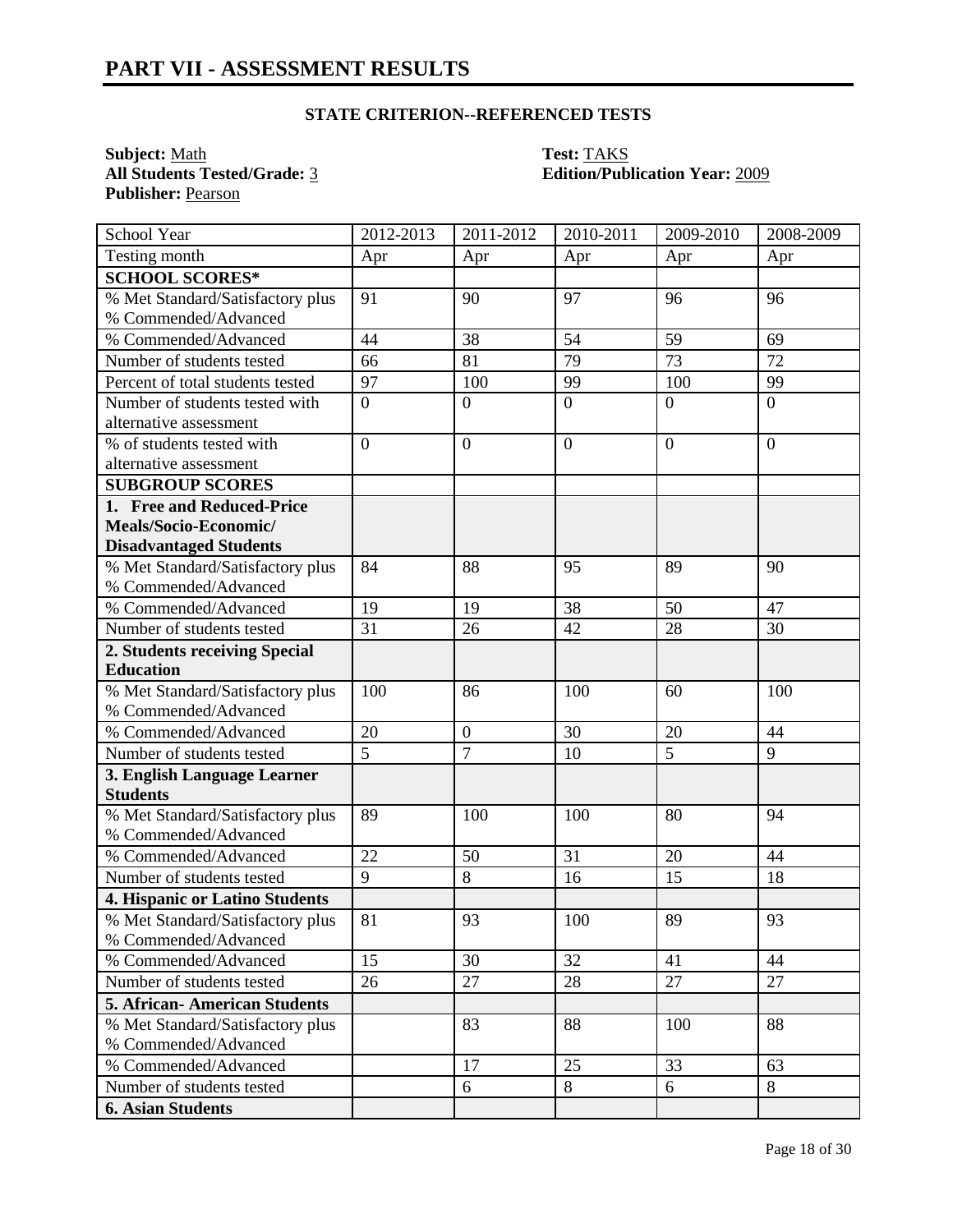| % Met Standard/Satisfactory plus | 92  | 100 | 100 | 100 | 100 |
|----------------------------------|-----|-----|-----|-----|-----|
| % Commended/Advanced             |     |     |     |     |     |
| % Commended/Advanced             | 62  | 72  | 86  | 65  | 100 |
| Number of students tested        | 13  | 18  | 14  | 17  | 11  |
| 7. American Indian or Alaska     |     |     |     |     |     |
| <b>Native Students</b>           |     |     |     |     |     |
| % Met Standard/Satisfactory plus |     |     |     |     |     |
| % Commended/Advanced             |     |     |     |     |     |
| % Commended/Advanced             |     |     |     |     |     |
| Number of students tested        |     |     |     |     |     |
| 8. Native Hawaiian or other      |     |     |     |     |     |
| <b>Pacific Islander Students</b> |     |     |     |     |     |
| % Met Standard/Satisfactory plus |     |     |     |     |     |
| % Commended/Advanced             |     |     |     |     |     |
| % Commended/Advanced             |     |     |     |     |     |
| Number of students tested        |     |     |     |     |     |
| 9. White Students                |     |     |     |     |     |
| % Met Standard/Satisfactory plus | 100 | 96  | 96  | 100 | 100 |
| % Commended/Advanced             |     |     |     |     |     |
| % Commended/Advanced             | 56  | 64  | 68  | 83  | 85  |
| Number of students tested        | 18  | 25  | 28  | 23  | 26  |
| 10. Two or More Races            |     |     |     |     |     |
| identified Students              |     |     |     |     |     |
| % Met Standard/Satisfactory plus |     |     |     |     |     |
| % Commended/Advanced             |     |     |     |     |     |
| % Commended/Advanced             |     |     |     |     |     |
| Number of students tested        |     |     |     |     |     |
| 11. Other 1: Other 1             |     |     |     |     |     |
| % Met Standard/Satisfactory plus |     |     |     |     |     |
| % Commended/Advanced             |     |     |     |     |     |
| % Commended/Advanced             |     |     |     |     |     |
| Number of students tested        |     |     |     |     |     |
| 12. Other 2: Other 2             |     |     |     |     |     |
| % Met Standard/Satisfactory plus |     |     |     |     |     |
| % Commended/Advanced             |     |     |     |     |     |
| % Commended/Advanced             |     |     |     |     |     |
| Number of students tested        |     |     |     |     |     |
| 13. Other 3: Other 3             |     |     |     |     |     |
| % Met Standard/Satisfactory plus |     |     |     |     |     |
| % Commended/Advanced             |     |     |     |     |     |
| % Commended/Advanced             |     |     |     |     |     |
| Number of students tested        |     |     |     |     |     |

In 2012-13, the number of African-American students tested was less than 5. As a result their performance on the grade 3 math STAAR test was masked and unavailable for this report.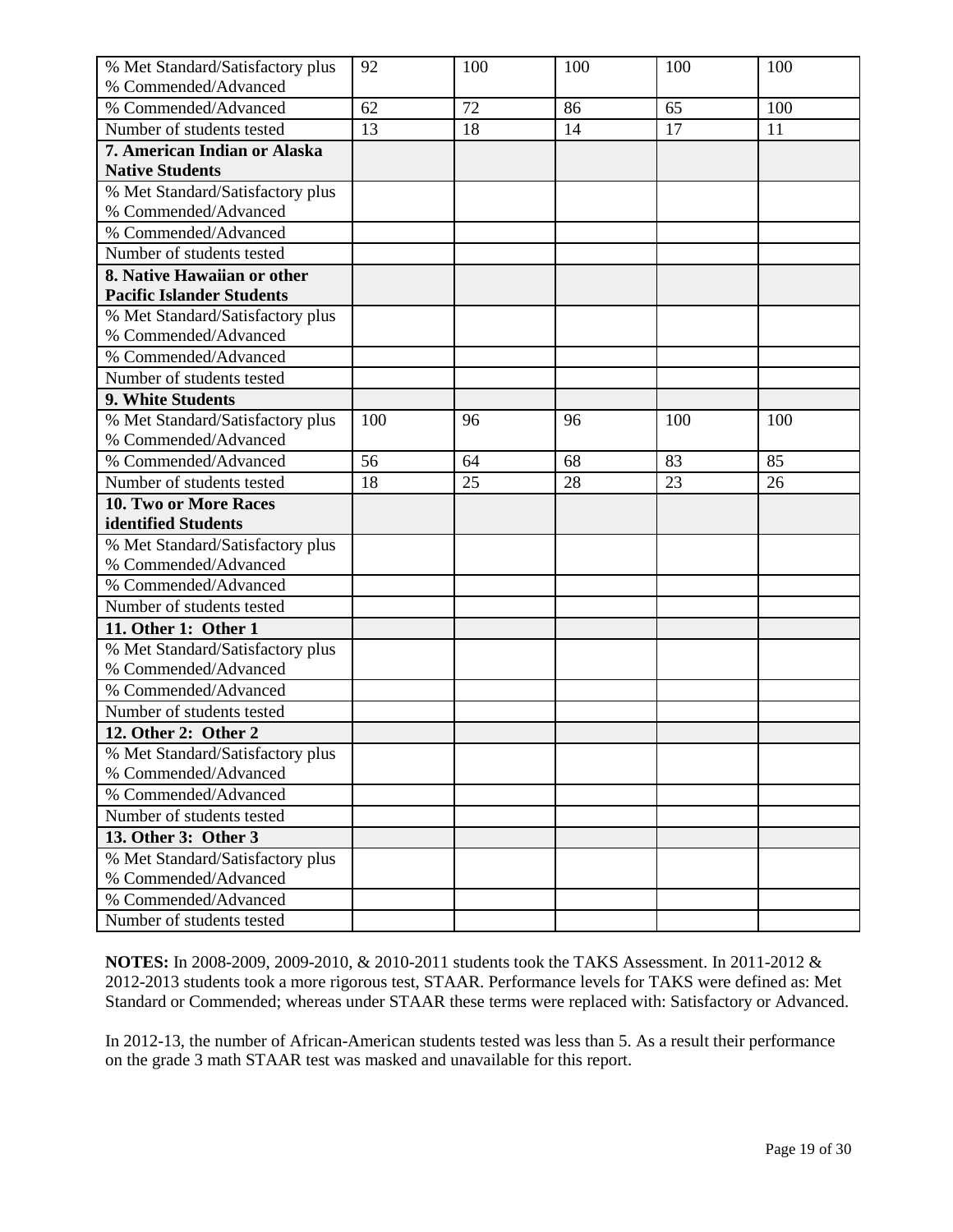### **Subject:** <u>Math</u><br> **All Students Tested/Grade:** 4 **Test: STAAR**<br> **Edition/Public Publisher:** Pearson

# **All Students Tested/Grade:** 4 **Edition/Publication Year:** 2009

| School Year                                              | 2012-2013        | 2011-2012        | 2010-2011      | 2009-2010            | 2008-2009      |
|----------------------------------------------------------|------------------|------------------|----------------|----------------------|----------------|
| Testing month                                            | Apr              | Apr              | Apr            | Apr                  | Apr            |
| <b>SCHOOL SCORES*</b>                                    |                  |                  |                |                      |                |
| % Met Standard/Satisfactory plus                         | 98               | 91               | 100            | 100                  | 100            |
| % Commended/Advanced                                     |                  |                  |                |                      |                |
| % Commended/Advanced                                     | 55               | 29               | 74             | 71                   | 86             |
| Number of students tested                                | 82               | 76               | 73             | 77                   | 85             |
| Percent of total students tested                         | 100              | 97               | 100            | 99                   | 99             |
| Number of students tested with                           | $\boldsymbol{0}$ | $\boldsymbol{0}$ | $\overline{0}$ | $\overline{0}$       | $\overline{0}$ |
| alternative assessment                                   |                  |                  |                |                      |                |
| % of students tested with                                | $\overline{0}$   | $\overline{0}$   | $\overline{0}$ | $\overline{0}$       | $\overline{0}$ |
| alternative assessment                                   |                  |                  |                |                      |                |
| <b>SUBGROUP SCORES</b>                                   |                  |                  |                |                      |                |
| 1. Free and Reduced-Price                                |                  |                  |                |                      |                |
| Meals/Socio-Economic/                                    |                  |                  |                |                      |                |
| <b>Disadvantaged Students</b>                            |                  |                  |                |                      |                |
| % Met Standard/Satisfactory plus                         | 93               | 88               | 100            | 100                  | 100            |
| % Commended/Advanced                                     |                  |                  |                |                      |                |
| % Commended/Advanced                                     | 21               | 12               | 56             | 58                   | 77             |
| Number of students tested                                | 28               | 33               | 25             | 36                   | 31             |
| 2. Students receiving Special                            |                  |                  |                |                      |                |
| <b>Education</b>                                         |                  |                  |                |                      |                |
| % Met Standard/Satisfactory plus                         | 100              | 88               | 100            | 100                  | 100            |
| % Commended/Advanced                                     |                  |                  |                |                      |                |
| % Commended/Advanced                                     | 44               | 19               | 71             | 33                   | 67             |
| Number of students tested                                | 9                | 16               | $\overline{7}$ | 9                    | 6              |
| 3. English Language Learner                              |                  |                  |                |                      |                |
| <b>Students</b>                                          |                  |                  |                |                      |                |
| % Met Standard/Satisfactory plus                         | 100              |                  | 100            | 100                  | 100            |
| % Commended/Advanced                                     |                  |                  |                |                      |                |
| % Commended/Advanced                                     | 27               |                  | 44             | 53                   | 40             |
| Number of students tested                                | 15               |                  | 9              | 15                   | 5              |
| 4. Hispanic or Latino Students                           |                  |                  |                |                      |                |
| % Met Standard/Satisfactory plus                         | 100              | 90               | 100            | 100                  | 100            |
| % Commended/Advanced                                     | 36               | 21               | 54             | 57                   | 82             |
| % Commended/Advanced                                     |                  |                  |                |                      |                |
| Number of students tested                                | 28               | 29               | 24             | 28                   | 33             |
| <b>5. African-American Students</b>                      |                  |                  |                |                      |                |
| % Met Standard/Satisfactory plus<br>% Commended/Advanced |                  | 75               | 100            | 100                  | 100            |
|                                                          |                  |                  |                |                      |                |
| % Commended/Advanced                                     |                  | $8\,$            | 60<br>5        | 57<br>$\overline{7}$ | 80             |
| Number of students tested                                |                  | 12               |                |                      | 5 <sup>5</sup> |
| <b>6. Asian Students</b>                                 |                  |                  |                |                      |                |
| % Met Standard/Satisfactory plus<br>% Commended/Advanced | 100              | 100              | 100            | 100                  | 100            |
| % Commended/Advanced                                     | 94               | 93               | 89             | 93                   | 93             |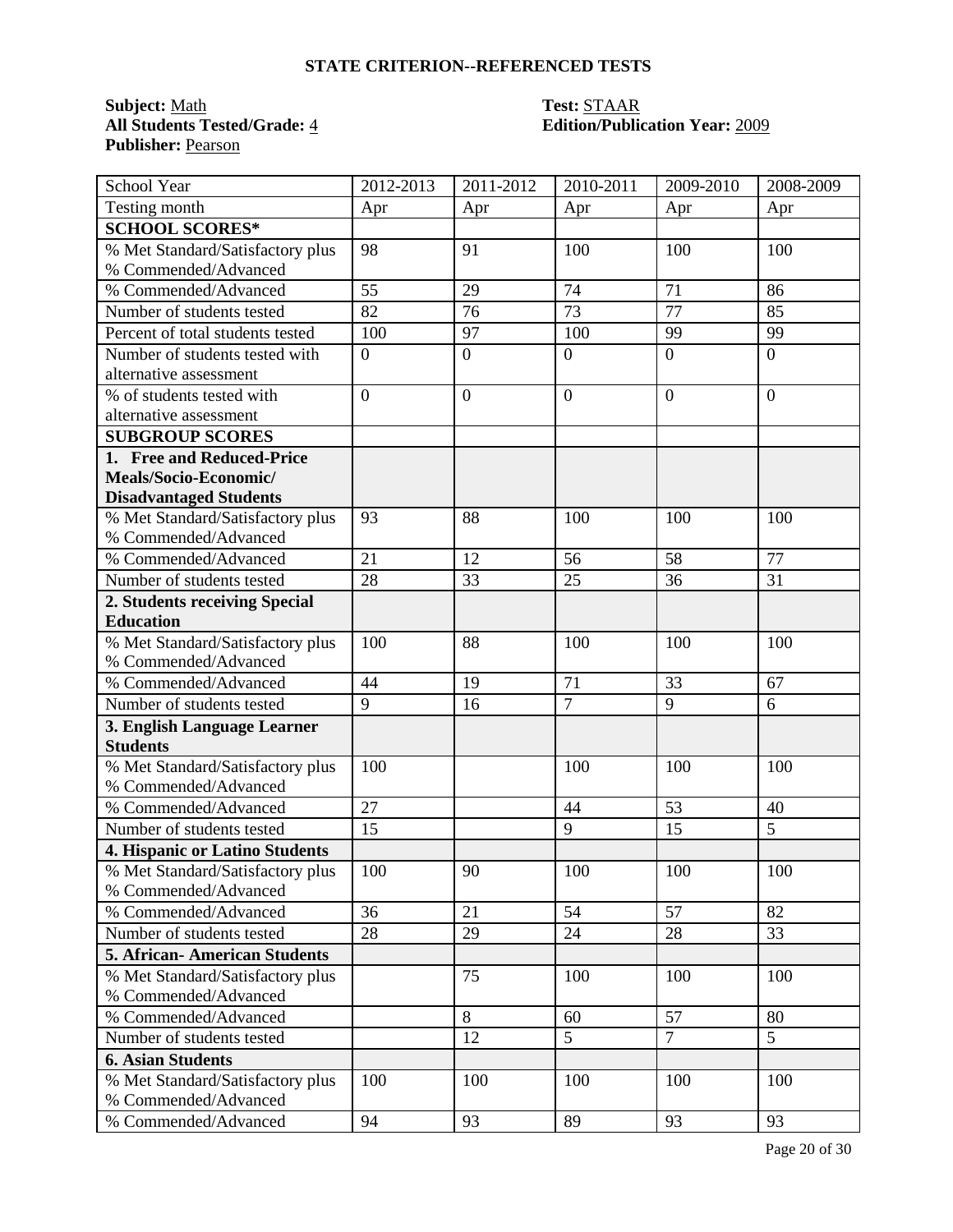| Number of students tested        | 20 | 29 | 19  | 15  | 14  |
|----------------------------------|----|----|-----|-----|-----|
| 7. American Indian or Alaska     |    |    |     |     |     |
| <b>Native Students</b>           |    |    |     |     |     |
| % Met Standard/Satisfactory plus |    |    |     |     |     |
| % Commended/Advanced             |    |    |     |     |     |
| % Commended/Advanced             |    |    |     |     |     |
| Number of students tested        |    |    |     |     |     |
| 8. Native Hawaiian or other      |    |    |     |     |     |
| <b>Pacific Islander Students</b> |    |    |     |     |     |
| % Met Standard/Satisfactory plus |    |    |     |     |     |
| % Commended/Advanced             |    |    |     |     |     |
| % Commended/Advanced             |    |    |     |     |     |
| Number of students tested        |    |    |     |     |     |
| 9. White Students                |    |    |     |     |     |
| % Met Standard/Satisfactory plus | 96 | 97 | 100 | 100 | 100 |
| % Commended/Advanced             |    |    |     |     |     |
| % Commended/Advanced             | 58 | 44 | 83  | 78  | 88  |
| Number of students tested        | 26 | 34 | 24  | 27  | 33  |
| <b>10. Two or More Races</b>     |    |    |     |     |     |
| identified Students              |    |    |     |     |     |
| % Met Standard/Satisfactory plus |    |    |     |     |     |
| % Commended/Advanced             |    |    |     |     |     |
| % Commended/Advanced             |    |    |     |     |     |
| Number of students tested        |    |    |     |     |     |
| 11. Other 1: Other 1             |    |    |     |     |     |
| % Met Standard/Satisfactory plus |    |    |     |     |     |
| % Commended/Advanced             |    |    |     |     |     |
| % Commended/Advanced             |    |    |     |     |     |
| Number of students tested        |    |    |     |     |     |
| 12. Other 2: Other 2             |    |    |     |     |     |
| % Met Standard/Satisfactory plus |    |    |     |     |     |
| % Commended/Advanced             |    |    |     |     |     |
| % Commended/Advanced             |    |    |     |     |     |
| Number of students tested        |    |    |     |     |     |
| 13. Other 3: Other 3             |    |    |     |     |     |
| % Met Standard/Satisfactory plus |    |    |     |     |     |
| % Commended/Advanced             |    |    |     |     |     |
| % Commended/Advanced             |    |    |     |     |     |
| Number of students tested        |    |    |     |     |     |

In 2012-13, the number of African American students tested was less than 5. As a result their performance on the grade 4 math STAAR test was masked and unavailable for this report.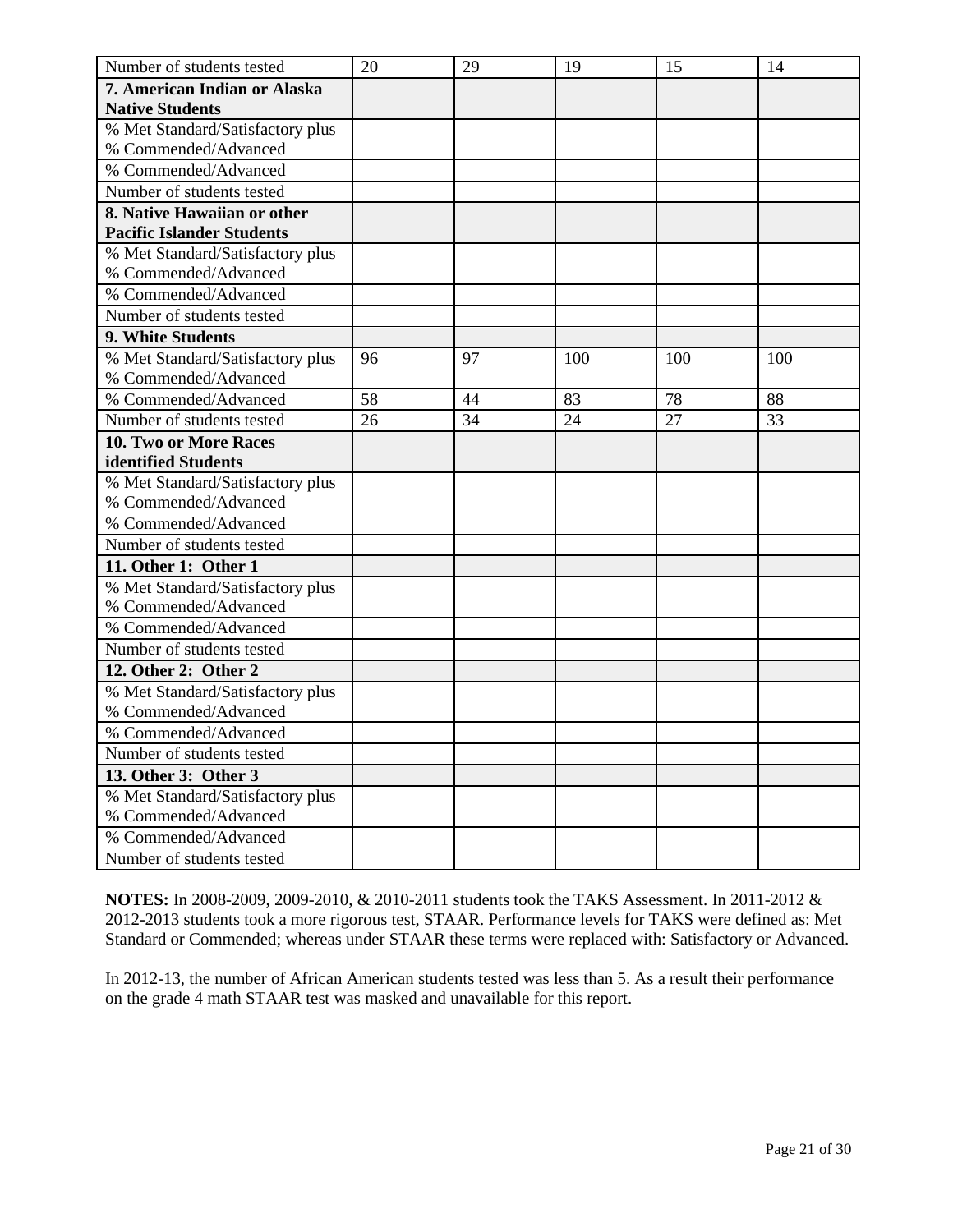### **Subject:** <u>Math</u><br> **All Students Tested/Grade:** <u>5</u> **Test: TAKS**<br> **Edition/Pub Publisher:** Pearson

# **All Students Tested/Grade:** 5 **Edition/Publication Year:** 2009

| School Year                                              | 2012-2013        | 2011-2012        | 2010-2011        | 2009-2010        | 2008-2009      |
|----------------------------------------------------------|------------------|------------------|------------------|------------------|----------------|
| Testing month                                            | Apr              | Mar              | Apr              | Apr              | Apr            |
| <b>SCHOOL SCORES*</b>                                    |                  |                  |                  |                  |                |
| % Met Standard/Satisfactory plus                         | 96               | 91               | 97               | 95               | 97             |
| % Commended/Advanced                                     |                  |                  |                  |                  |                |
| % Commended/Advanced                                     | 42               | 41               | 81               | 81               | 76             |
| Number of students tested                                | 69               | 78               | 73               | 83               | 63             |
| Percent of total students tested                         | 97               | 97               | 97               | 100              | 100            |
| Number of students tested with                           | $\boldsymbol{0}$ | $\boldsymbol{0}$ | $\overline{0}$   | $\overline{0}$   | $\overline{0}$ |
| alternative assessment                                   |                  |                  |                  |                  |                |
| % of students tested with                                | $\overline{0}$   | $\boldsymbol{0}$ | $\boldsymbol{0}$ | $\boldsymbol{0}$ | $\overline{0}$ |
| alternative assessment                                   |                  |                  |                  |                  |                |
| <b>SUBGROUP SCORES</b>                                   |                  |                  |                  |                  |                |
| 1. Free and Reduced-Price                                |                  |                  |                  |                  |                |
| Meals/Socio-Economic/                                    |                  |                  |                  |                  |                |
| <b>Disadvantaged Students</b>                            |                  |                  |                  |                  |                |
| % Met Standard/Satisfactory plus                         | 90               | 70               | 93               | 92               | 94             |
| % Commended/Advanced                                     |                  |                  |                  |                  |                |
| % Commended/Advanced                                     | 35               | 22               | 66               | 70               | 72             |
| Number of students tested                                | 31               | 27               | 29               | 37               | 18             |
| 2. Students receiving Special                            |                  |                  |                  |                  |                |
| <b>Education</b>                                         |                  |                  |                  |                  |                |
| % Met Standard/Satisfactory plus                         | 100              | 73               | 100              | 63               | 100            |
| % Commended/Advanced                                     |                  |                  |                  |                  |                |
| % Commended/Advanced                                     | 67               | 27               | 50               | 50               | 50             |
| Number of students tested                                | 6                | 11               | 6                | 8                | 8              |
| 3. English Language Learner                              |                  |                  |                  |                  |                |
| <b>Students</b>                                          |                  |                  |                  |                  |                |
| % Met Standard/Satisfactory plus                         | 88               | 67               | 80               |                  |                |
| % Commended/Advanced                                     |                  |                  |                  |                  |                |
| % Commended/Advanced                                     | 38               | 33               | 30               |                  |                |
| Number of students tested                                | 8                | 6                | 10               |                  |                |
| 4. Hispanic or Latino Students                           |                  |                  |                  |                  |                |
| % Met Standard/Satisfactory plus                         | 100              | 84               | 93               | 97               | 89             |
| % Commended/Advanced                                     |                  |                  |                  |                  |                |
| % Commended/Advanced                                     | 31               | 16               | 69               | 74               | 58             |
| Number of students tested                                | 26               | 32               | 29               | 35               | 19             |
| 5. African-American Students                             |                  |                  |                  |                  |                |
| % Met Standard/Satisfactory plus                         | 88               | 75               |                  | 75               |                |
| % Commended/Advanced                                     |                  |                  |                  |                  |                |
| % Commended/Advanced                                     | 50               | 33               |                  | 63               |                |
| Number of students tested                                | 8                | 8                |                  | 8                |                |
| <b>6. Asian Students</b>                                 |                  |                  |                  |                  |                |
| % Met Standard/Satisfactory plus<br>% Commended/Advanced | 87               | 100              | 100              | 100              | 100            |
| % Commended/Advanced                                     | 33               | 65               | 93               | 100              | 100            |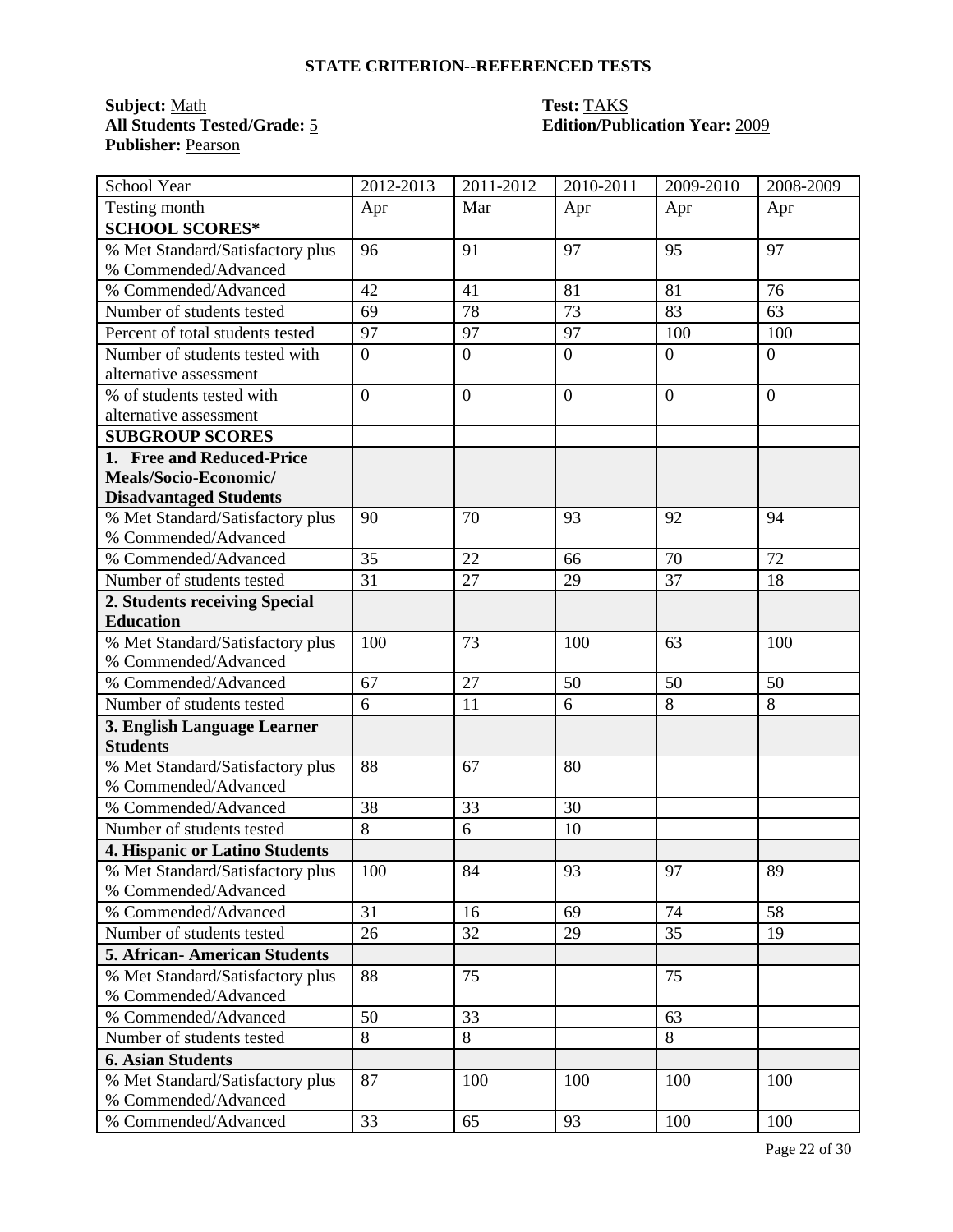| Number of students tested        | 15  | 26 | 14  | 13 | 12  |
|----------------------------------|-----|----|-----|----|-----|
| 7. American Indian or Alaska     |     |    |     |    |     |
| <b>Native Students</b>           |     |    |     |    |     |
| % Met Standard/Satisfactory plus |     |    |     |    |     |
| % Commended/Advanced             |     |    |     |    |     |
| % Commended/Advanced             |     |    |     |    |     |
| Number of students tested        |     |    |     |    |     |
| 8. Native Hawaiian or other      |     |    |     |    |     |
| <b>Pacific Islander Students</b> |     |    |     |    |     |
| % Met Standard/Satisfactory plus |     |    |     |    |     |
| % Commended/Advanced             |     |    |     |    |     |
| % Commended/Advanced             |     |    |     |    |     |
| Number of students tested        |     |    |     |    |     |
| 9. White Students                |     |    |     |    |     |
| % Met Standard/Satisfactory plus | 100 | 97 | 100 | 96 | 100 |
| % Commended/Advanced             |     |    |     |    |     |
| % Commended/Advanced             | 14  | 61 | 92  | 85 | 79  |
| Number of students tested        | 21  | 36 | 24  | 27 | 28  |
| 10. Two or More Races            |     |    |     |    |     |
| identified Students              |     |    |     |    |     |
| % Met Standard/Satisfactory plus |     |    |     |    |     |
| % Commended/Advanced             |     |    |     |    |     |
| % Commended/Advanced             |     |    |     |    |     |
| Number of students tested        |     |    |     |    |     |
| 11. Other 1: Other 1             |     |    |     |    |     |
| % Met Standard/Satisfactory plus |     |    |     |    |     |
| % Commended/Advanced             |     |    |     |    |     |
| % Commended/Advanced             |     |    |     |    |     |
| Number of students tested        |     |    |     |    |     |
| 12. Other 2: Other 2             |     |    |     |    |     |
| % Met Standard/Satisfactory plus |     |    |     |    |     |
| % Commended/Advanced             |     |    |     |    |     |
| % Commended/Advanced             |     |    |     |    |     |
| Number of students tested        |     |    |     |    |     |
| 13. Other 3: Other 3             |     |    |     |    |     |
| % Met Standard/Satisfactory plus |     |    |     |    |     |
| % Commended/Advanced             |     |    |     |    |     |
| % Commended/Advanced             |     |    |     |    |     |
| Number of students tested        |     |    |     |    |     |

In 2008-09, the number of African-American students and ELL students tested was less than 5. As a result their performance on the grade 5 math TAKS test was masked and unavailable for this report.

In 2009-10, the number of ELL students tested was less than 5. As a result their performance on the grade 5 math TAKS test was masked and unavailable for this report.

In 2010-11, the number of African-American students tested was less than 5. As a result their performance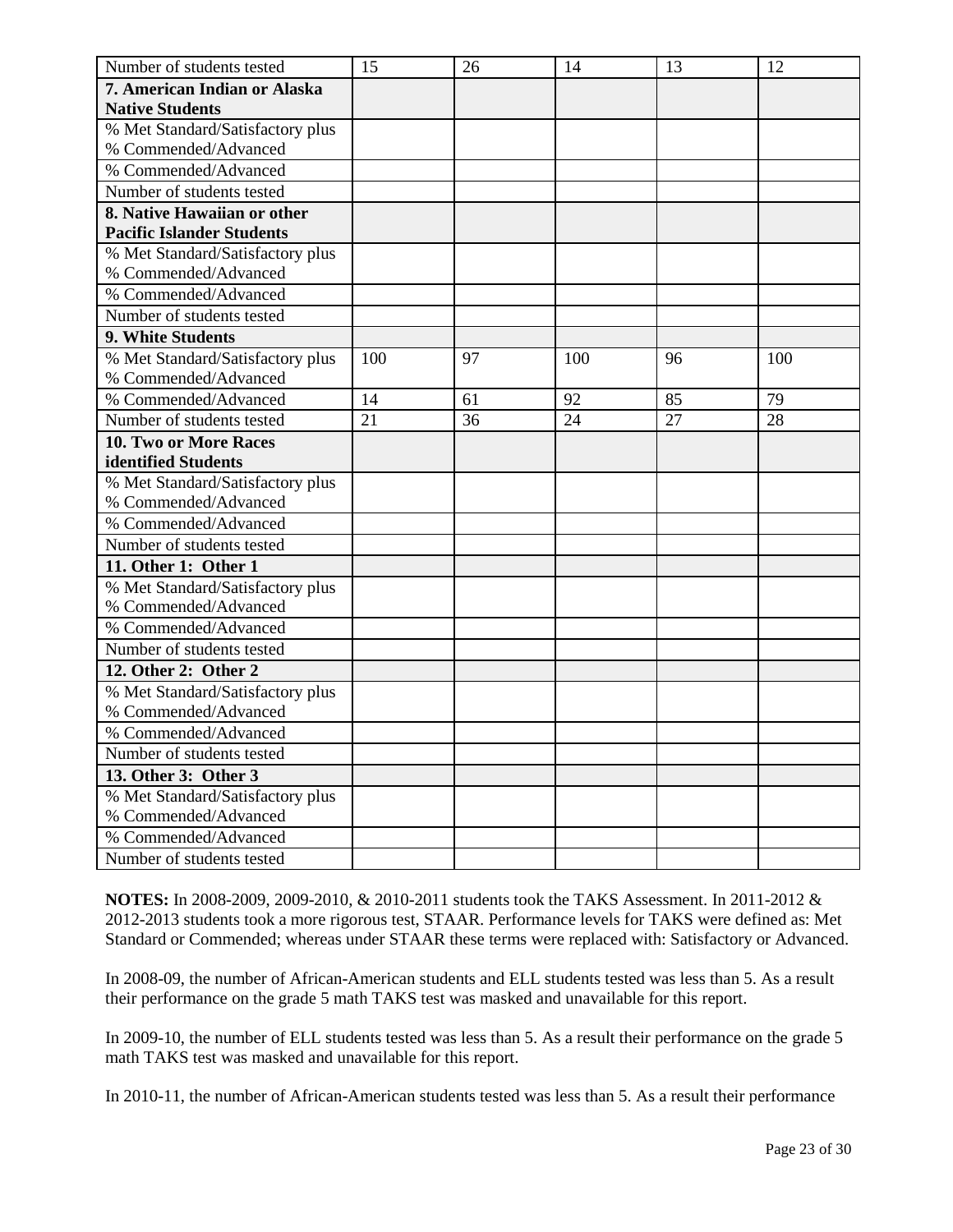on the grade 5 math TAKS test was masked and unavailable for this report.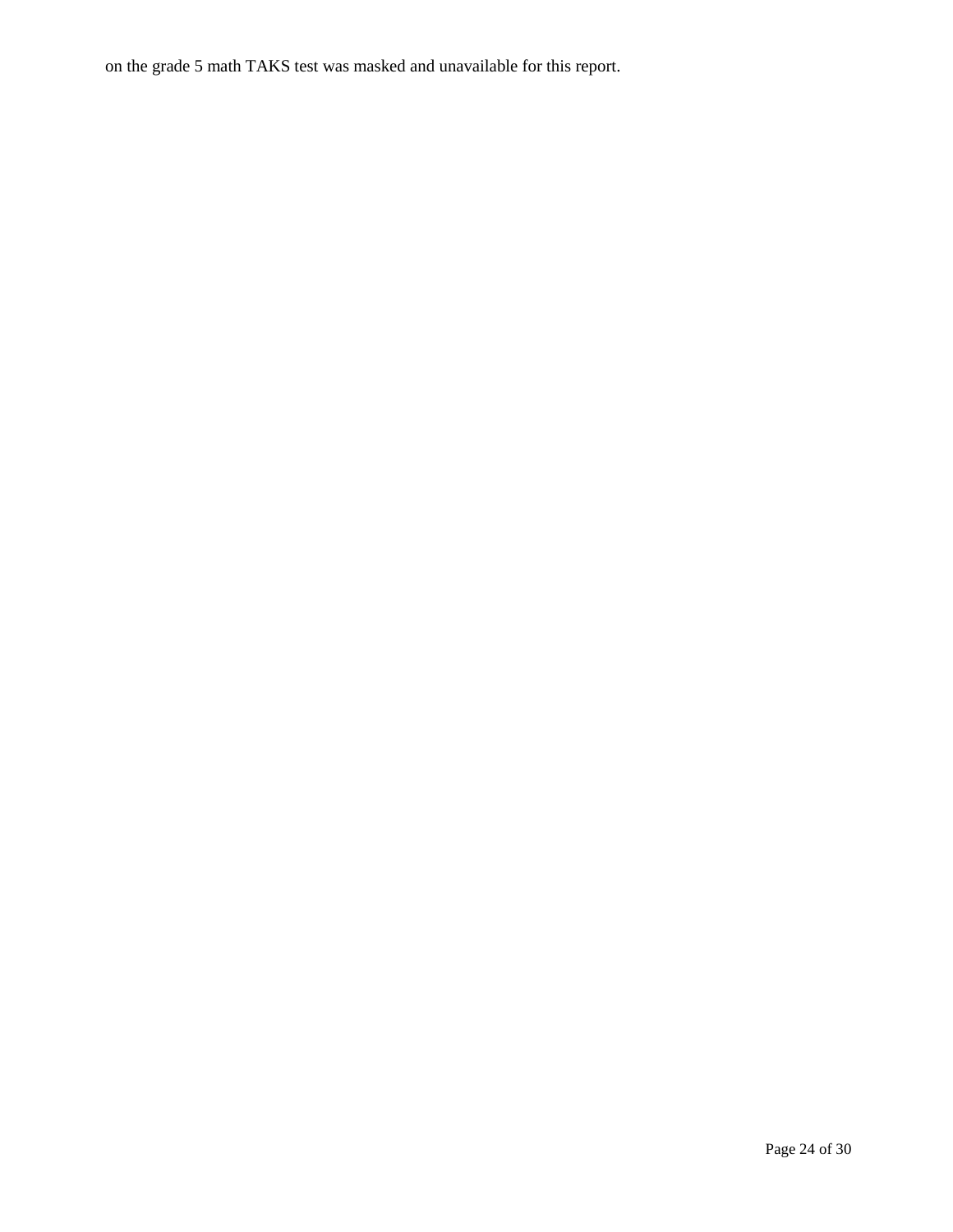### **Subject:** <u>Reading/ELA</u> **Test: TAKS**<br> **All Students Tested/Grade:** 3 **Edition/Public 2 Publisher:** Pearson

## **All Students Tested/Grade:** 3 **Edition/Publication Year:** 2009

| School Year                                              | 2012-2013      | 2011-2012        | 2010-2011      | 2009-2010      | 2008-2009      |
|----------------------------------------------------------|----------------|------------------|----------------|----------------|----------------|
| Testing month                                            | Apr            | Apr              | Apr            | Apr            | Mar            |
| <b>SCHOOL SCORES*</b>                                    |                |                  |                |                |                |
| % Met Standard/Satisfactory plus                         | 99             | 91               | 96             | 97             | 94             |
| % Commended/Advanced                                     |                |                  |                |                |                |
| % Commended/Advanced                                     | 43             | 53               | 66             | 73             | 60             |
| Number of students tested                                | 67             | 81               | 79             | 73             | 72             |
| Percent of total students tested                         | 100            | 100              | 99             | 100            | 100            |
| Number of students tested with                           | $\overline{0}$ | $\boldsymbol{0}$ | $\overline{0}$ | $\overline{0}$ | $\overline{0}$ |
| alternative assessment                                   |                |                  |                |                |                |
| % of students tested with                                | $\overline{0}$ | $\overline{0}$   | $\overline{0}$ | $\overline{0}$ | $\overline{0}$ |
| alternative assessment                                   |                |                  |                |                |                |
| <b>SUBGROUP SCORES</b>                                   |                |                  |                |                |                |
| 1. Free and Reduced-Price                                |                |                  |                |                |                |
| Meals/Socio-Economic/                                    |                |                  |                |                |                |
| <b>Disadvantaged Students</b>                            |                |                  |                |                |                |
| % Met Standard/Satisfactory plus                         | 97             | 81               | 93             | 93             | 90             |
| % Commended/Advanced                                     |                |                  |                |                |                |
| % Commended/Advanced                                     | 26             | 23               | 52             | 54             | 40             |
| Number of students tested                                | 31             | 26               | 42             | 28             | 30             |
| 2. Students receiving Special                            |                |                  |                |                |                |
| <b>Education</b>                                         |                |                  |                |                |                |
| % Met Standard/Satisfactory plus                         | 100            | 75               | 90             |                | 89             |
| % Commended/Advanced                                     |                |                  |                |                |                |
| % Commended/Advanced                                     | 17             | 38               | 50             |                | 33             |
| Number of students tested                                | 6              | 8                | 10             |                | 9              |
| 3. English Language Learner<br><b>Students</b>           |                |                  |                |                |                |
|                                                          | 100            | 94               | 94             | 87             | 89             |
| % Met Standard/Satisfactory plus<br>% Commended/Advanced |                |                  |                |                |                |
| % Commended/Advanced                                     | 8              | 19               | 50             | 27             | 28             |
| Number of students tested                                | 12             | 16               | 16             | 15             | 18             |
| <b>4. Hispanic or Latino Students</b>                    |                |                  |                |                |                |
| % Met Standard/Satisfactory plus                         | 96             | 96               | 93             | 93             | 89             |
| % Commended/Advanced                                     |                |                  |                |                |                |
| % Commended/Advanced                                     | 23             | 20               | 50             | 52             | 39             |
| Number of students tested                                | 26             | 25               | 28             | 27             | 28             |
| <b>5. African-American Students</b>                      |                |                  |                |                |                |
| % Met Standard/Satisfactory plus                         |                | 71               | 88             | 100            | 100            |
| % Commended/Advanced                                     |                |                  |                |                |                |
| % Commended/Advanced                                     |                | 57               | 63             | 83             | 43             |
| Number of students tested                                |                | $\overline{7}$   | $8\,$          | 6              | $\overline{7}$ |
| <b>6. Asian Students</b>                                 |                |                  |                |                |                |
| % Met Standard/Satisfactory plus                         | 100            | 90               | 100            | 100            | 100            |
| % Commended/Advanced                                     |                |                  |                |                |                |
| % Commended/Advanced                                     | 65             | 81               | 79             | 82             | 82             |
|                                                          |                |                  |                |                |                |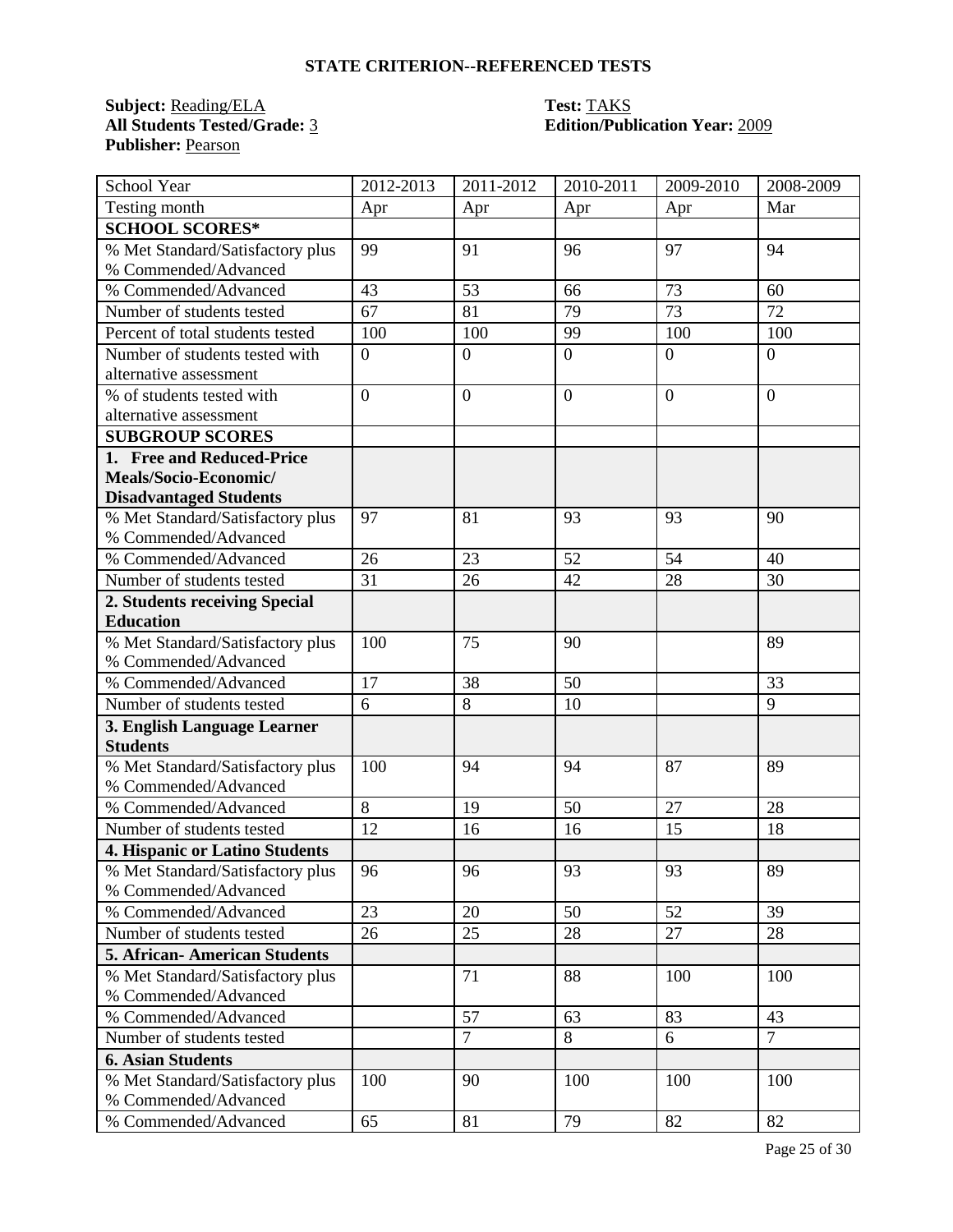| Number of students tested        | 17  | 21 | 14  | 17  | 11 |
|----------------------------------|-----|----|-----|-----|----|
| 7. American Indian or Alaska     |     |    |     |     |    |
| <b>Native Students</b>           |     |    |     |     |    |
| % Met Standard/Satisfactory plus |     |    |     |     |    |
| % Commended/Advanced             |     |    |     |     |    |
| % Commended/Advanced             |     |    |     |     |    |
| Number of students tested        |     |    |     |     |    |
| 8. Native Hawaiian or other      |     |    |     |     |    |
| <b>Pacific Islander Students</b> |     |    |     |     |    |
| % Met Standard/Satisfactory plus |     |    |     |     |    |
| % Commended/Advanced             |     |    |     |     |    |
| % Commended/Advanced             |     |    |     |     |    |
| Number of students tested        |     |    |     |     |    |
| 9. White Students                |     |    |     |     |    |
| % Met Standard/Satisfactory plus | 100 | 96 | 100 | 100 | 96 |
| % Commended/Advanced             |     |    |     |     |    |
| % Commended/Advanced             | 58  | 63 | 75  | 87  | 77 |
| Number of students tested        | 19  | 24 | 28  | 23  | 26 |
| <b>10. Two or More Races</b>     |     |    |     |     |    |
| identified Students              |     |    |     |     |    |
| % Met Standard/Satisfactory plus |     |    |     |     |    |
| % Commended/Advanced             |     |    |     |     |    |
| % Commended/Advanced             |     |    |     |     |    |
| Number of students tested        |     |    |     |     |    |
| 11. Other 1: Other 1             |     |    |     |     |    |
| % Met Standard/Satisfactory plus |     |    |     |     |    |
| % Commended/Advanced             |     |    |     |     |    |
| % Commended/Advanced             |     |    |     |     |    |
| Number of students tested        |     |    |     |     |    |
| 12. Other 2: Other 2             |     |    |     |     |    |
| % Met Standard/Satisfactory plus |     |    |     |     |    |
| % Commended/Advanced             |     |    |     |     |    |
| % Commended/Advanced             |     |    |     |     |    |
| Number of students tested        |     |    |     |     |    |
| 13. Other 3: Other 3             |     |    |     |     |    |
| % Met Standard/Satisfactory plus |     |    |     |     |    |
| % Commended/Advanced             |     |    |     |     |    |
| % Commended/Advanced             |     |    |     |     |    |
| Number of students tested        |     |    |     |     |    |

In 2012-13, the number of African-American students tested was less than 5. As a result their performance on the grade 3 math STAAR test was masked and unavailable for this report.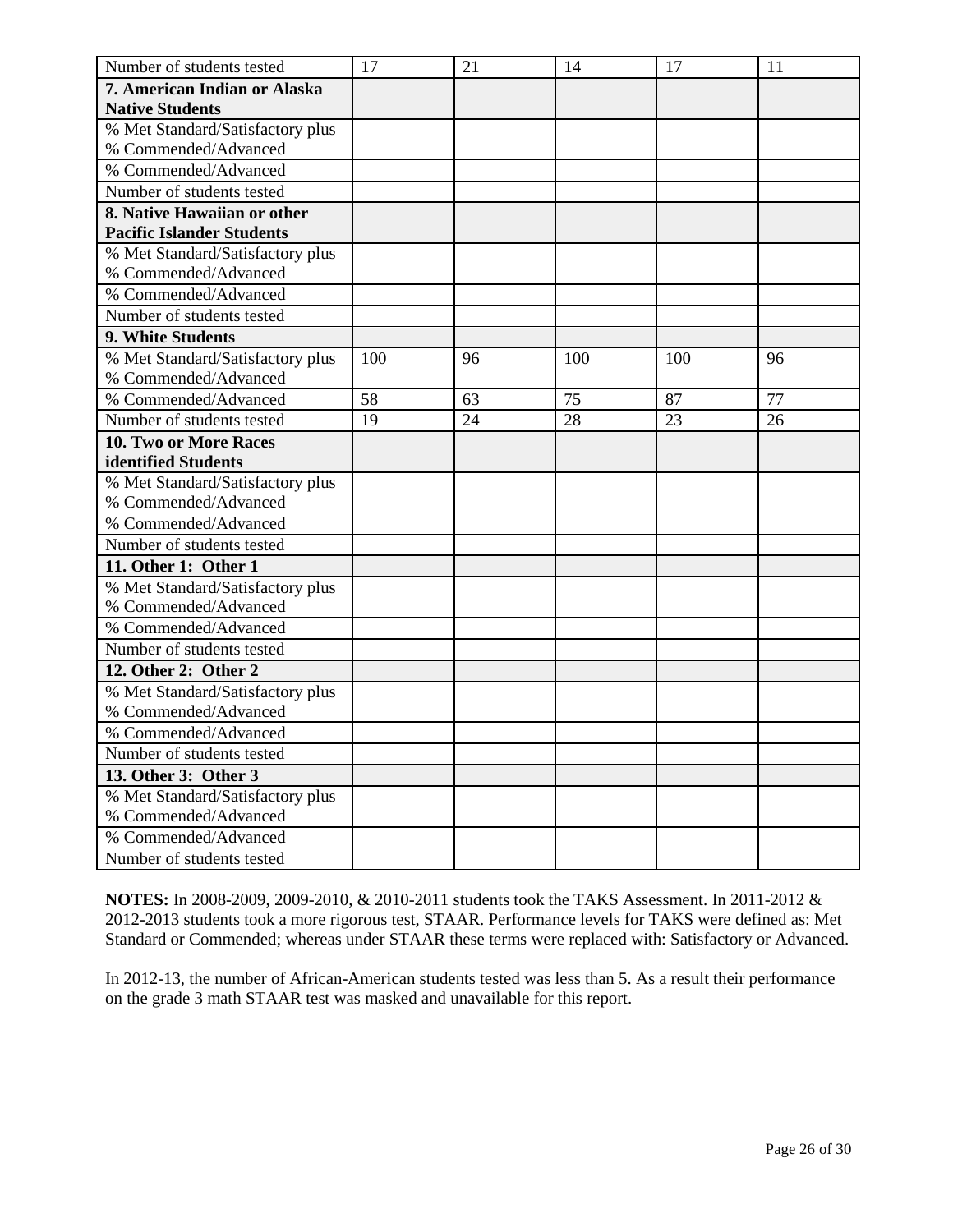### **Subject:** <u>Reading/ELA</u> **Test: TAKS**<br> **All Students Tested/Grade:** 4 **Edition/Public Edition Publisher:** Pearson

## **All Students Tested/Grade:** 4 **Edition/Publication Year:** 2009

| School Year                                              | 2012-2013      | 2011-2012        | 2010-2011      | 2009-2010      | 2008-2009      |
|----------------------------------------------------------|----------------|------------------|----------------|----------------|----------------|
| Testing month                                            | Apr            | Apr              | Apr            | Apr            | Apr            |
| <b>SCHOOL SCORES*</b>                                    |                |                  |                |                |                |
| % Met Standard/Satisfactory plus                         | 94             | 91               | 95             | 99             | 98             |
| % Commended/Advanced                                     |                |                  |                |                |                |
| % Commended/Advanced                                     | 55             | 43               | 66             | 51             | 45             |
| Number of students tested                                | 80             | 79               | 73             | 74             | 86             |
| Percent of total students tested                         | 99             | 100              | 100            | 95             | 100            |
| Number of students tested with                           | $\overline{0}$ | $\overline{0}$   | $\overline{0}$ | $\overline{0}$ | $\overline{0}$ |
| alternative assessment                                   |                |                  |                |                |                |
| % of students tested with                                | $\overline{0}$ | $\boldsymbol{0}$ | $\overline{0}$ | $\overline{0}$ | $\overline{0}$ |
| alternative assessment                                   |                |                  |                |                |                |
| <b>SUBGROUP SCORES</b>                                   |                |                  |                |                |                |
| 1. Free and Reduced-Price                                |                |                  |                |                |                |
| Meals/Socio-Economic/                                    |                |                  |                |                |                |
| <b>Disadvantaged Students</b>                            |                |                  |                |                |                |
| % Met Standard/Satisfactory plus                         | 84             | 85               | 84             | 97             | 94             |
| % Commended/Advanced                                     |                |                  |                |                |                |
| % Commended/Advanced                                     | 23             | 24               | 44             | 28             | 25             |
| Number of students tested                                | 31             | 33               | 25             | 32             | 32             |
| 2. Students receiving Special                            |                |                  |                |                |                |
| <b>Education</b>                                         |                |                  |                |                |                |
| % Met Standard/Satisfactory plus                         | 89             | 92               | 71             | 100            | 71             |
| % Commended/Advanced                                     |                |                  |                |                |                |
| % Commended/Advanced                                     | 56             | 46               | 43             | $\overline{0}$ | 29             |
| Number of students tested                                | 9              | 13               | $\overline{7}$ | 8              | $\overline{7}$ |
| 3. English Language Learner<br><b>Students</b>           |                |                  |                |                |                |
|                                                          | 93             | 73               | 56             | 92             | 67             |
| % Met Standard/Satisfactory plus<br>% Commended/Advanced |                |                  |                |                |                |
| % Commended/Advanced                                     | $\overline{7}$ | 9                | 22             | 15             | $\mathbf{0}$   |
| Number of students tested                                | 15             | 11               | 9              | 13             | 6              |
| <b>4. Hispanic or Latino Students</b>                    |                |                  |                |                |                |
| % Met Standard/Satisfactory plus                         | 96             | 86               | 83             | 96             | 94             |
| % Commended/Advanced                                     |                |                  |                |                |                |
| % Commended/Advanced                                     | 25             | 21               | 38             | 19             | 26             |
| Number of students tested                                | 28             | 29               | 24             | 27             | 34             |
| <b>5. African- American Students</b>                     |                |                  |                |                |                |
| % Met Standard/Satisfactory plus                         |                | 78               | 100            | 100            | 100            |
| % Commended/Advanced                                     |                |                  |                |                |                |
| % Commended/Advanced                                     |                | 33               | 40             | 50             | 60             |
| Number of students tested                                |                | 9                | $\overline{5}$ | 6              | 5              |
| <b>6. Asian Students</b>                                 |                |                  |                |                |                |
| % Met Standard/Satisfactory plus                         | 95             | 93               | 100            | 100            | 100            |
| % Commended/Advanced                                     |                |                  |                |                |                |
| % Commended/Advanced                                     | 90             | 57               | 84             | 87             | 64             |
|                                                          |                |                  |                |                |                |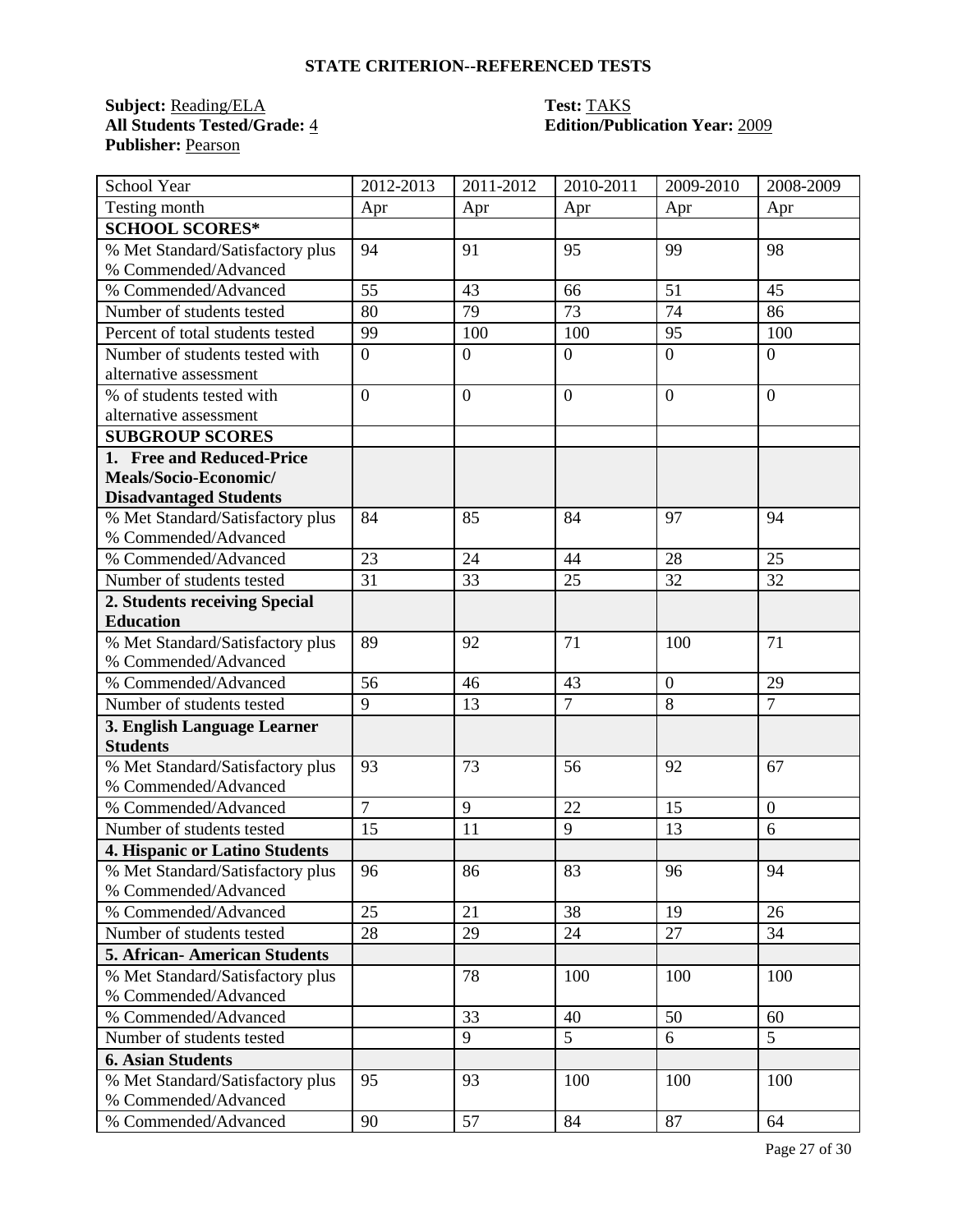| Number of students tested        | 21 | 14  | 19  | 15  | 14  |
|----------------------------------|----|-----|-----|-----|-----|
| 7. American Indian or Alaska     |    |     |     |     |     |
| <b>Native Students</b>           |    |     |     |     |     |
| % Met Standard/Satisfactory plus |    |     |     |     |     |
| % Commended/Advanced             |    |     |     |     |     |
| % Commended/Advanced             |    |     |     |     |     |
| Number of students tested        |    |     |     |     |     |
| 8. Native Hawaiian or other      |    |     |     |     |     |
| <b>Pacific Islander Students</b> |    |     |     |     |     |
| % Met Standard/Satisfactory plus |    |     |     |     |     |
| % Commended/Advanced             |    |     |     |     |     |
| % Commended/Advanced             |    |     |     |     |     |
| Number of students tested        |    |     |     |     |     |
| 9. White Students                |    |     |     |     |     |
| % Met Standard/Satisfactory plus | 96 | 100 | 100 | 100 | 100 |
| % Commended/Advanced             |    |     |     |     |     |
| % Commended/Advanced             | 60 | 62  | 83  | 65  | 55  |
| Number of students tested        | 25 | 26  | 24  | 23  | 33  |
| <b>10. Two or More Races</b>     |    |     |     |     |     |
| identified Students              |    |     |     |     |     |
| % Met Standard/Satisfactory plus |    |     |     |     |     |
| % Commended/Advanced             |    |     |     |     |     |
| % Commended/Advanced             |    |     |     |     |     |
| Number of students tested        |    |     |     |     |     |
| 11. Other 1: Other 1             |    |     |     |     |     |
| % Met Standard/Satisfactory plus |    |     |     |     |     |
| % Commended/Advanced             |    |     |     |     |     |
| % Commended/Advanced             |    |     |     |     |     |
| Number of students tested        |    |     |     |     |     |
| 12. Other 2: Other 2             |    |     |     |     |     |
| % Met Standard/Satisfactory plus |    |     |     |     |     |
| % Commended/Advanced             |    |     |     |     |     |
| % Commended/Advanced             |    |     |     |     |     |
| Number of students tested        |    |     |     |     |     |
| 13. Other 3: Other 3             |    |     |     |     |     |
| % Met Standard/Satisfactory plus |    |     |     |     |     |
| % Commended/Advanced             |    |     |     |     |     |
| % Commended/Advanced             |    |     |     |     |     |
| Number of students tested        |    |     |     |     |     |

In 2012-13, the number of African-American students tested was less than 5. As a result their performance on the grade 4 reading STAAR test was masked and unavailable for this report.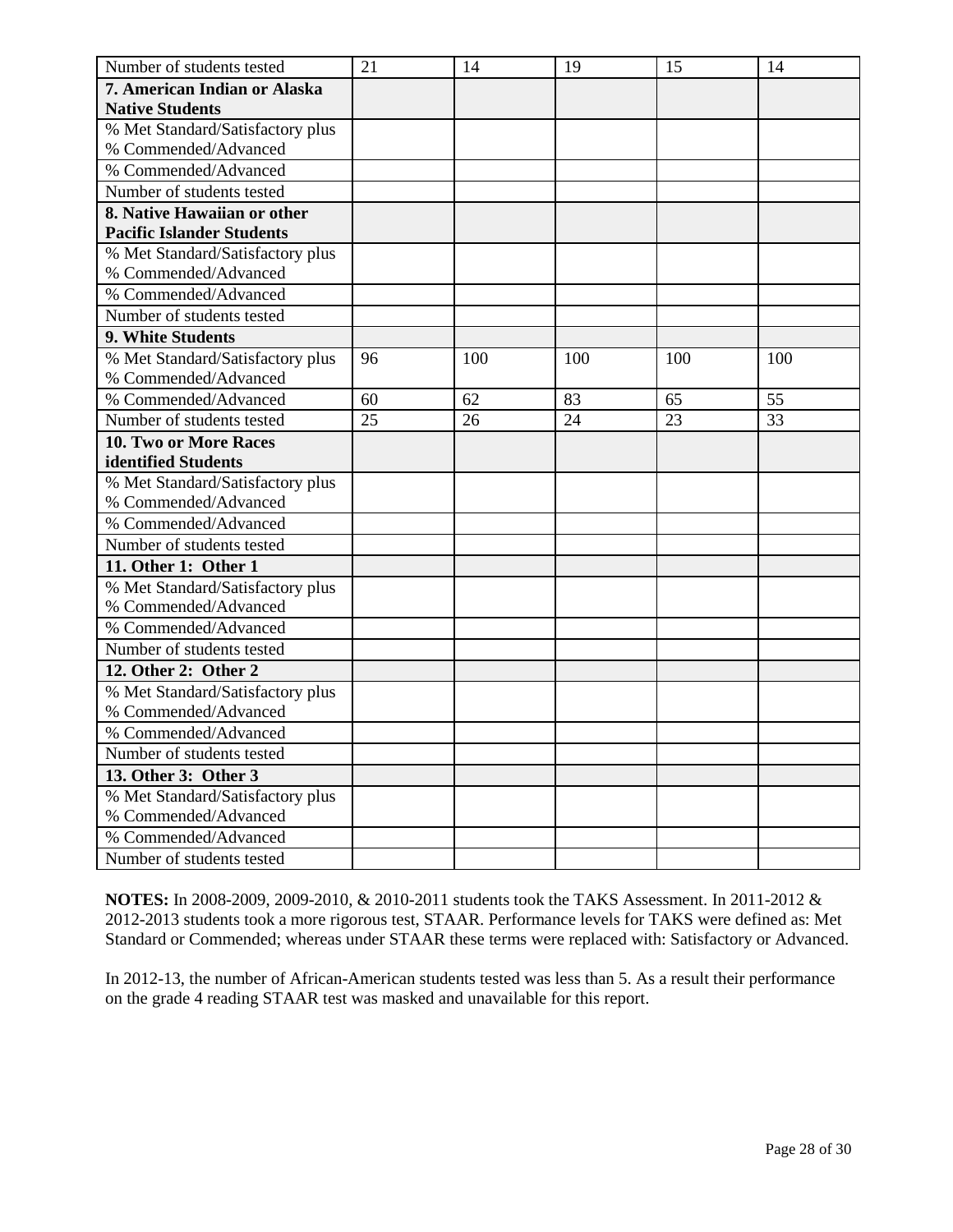### **Subject:** <u>Reading/ELA</u> **Test: TAKS**<br> **All Students Tested/Grade:** 5 **Edition/Public Edition Publisher:** Pearson

## **All Students Tested/Grade:** 5 **Edition/Publication Year:** 2009

| School Year                                    | 2012-2013      | 2011-2012      | 2010-2011      | 2009-2010      | 2008-2009      |
|------------------------------------------------|----------------|----------------|----------------|----------------|----------------|
| Testing month                                  | Apr            | Mar            | Apr            | Apr            | Mar            |
| <b>SCHOOL SCORES*</b>                          |                |                |                |                |                |
| % Met Standard/Satisfactory plus               | 96             | 93             | 96             | 96             | 94             |
| % Commended/Advanced                           |                |                |                |                |                |
| % Commended/Advanced                           | 47             | 47             | 52             | 52             | 59             |
| Number of students tested                      | 70             | 86             | 75             | 79             | 63             |
| Percent of total students tested               | 100            | 99             | 99             | 98             | 100            |
| Number of students tested with                 | $\overline{0}$ | $\overline{0}$ | $\overline{0}$ | $\overline{0}$ | $\overline{0}$ |
| alternative assessment                         |                |                |                |                |                |
| % of students tested with                      | $\overline{0}$ | $\overline{0}$ | $\overline{0}$ | $\overline{0}$ | $\overline{0}$ |
| alternative assessment                         |                |                |                |                |                |
| <b>SUBGROUP SCORES</b>                         |                |                |                |                |                |
| 1. Free and Reduced-Price                      |                |                |                |                |                |
| Meals/Socio-Economic/                          |                |                |                |                |                |
| <b>Disadvantaged Students</b>                  |                |                |                |                |                |
| % Met Standard/Satisfactory plus               | 97             | 80             | 94             | 91             | 100            |
| % Commended/Advanced                           |                |                |                |                |                |
| % Commended/Advanced                           | 27             | 12             | 29             | 38             | 44             |
| Number of students tested                      | 33             | 25             | 31             | 34             | 18             |
| 2. Students receiving Special                  |                |                |                |                |                |
| <b>Education</b>                               |                |                |                |                |                |
| % Met Standard/Satisfactory plus               | 100            | 80             | 100            | 100            | 63             |
| % Commended/Advanced                           |                |                |                |                |                |
| % Commended/Advanced                           | 67             | 40             | 14             | $\overline{0}$ | 25             |
| Number of students tested                      | 9              | 10             | $\overline{7}$ | 5              | 8              |
| 3. English Language Learner<br><b>Students</b> |                |                |                |                |                |
| % Met Standard/Satisfactory plus               | 75             | 67             | 80             |                |                |
| % Commended/Advanced                           |                |                |                |                |                |
| % Commended/Advanced                           | 13             | $\overline{0}$ | 10             |                |                |
| Number of students tested                      | 8              | 6              | 10             |                |                |
| <b>4. Hispanic or Latino Students</b>          |                |                |                |                |                |
| % Met Standard/Satisfactory plus               | 92             | 85             | 90             | 97             | 95             |
| % Commended/Advanced                           |                |                |                |                |                |
| % Commended/Advanced                           | 28             | 21             | 30             | 33             | 37             |
| Number of students tested                      | 25             | 34             | 30             | 33             | 19             |
| <b>5. African-American Students</b>            |                |                |                |                |                |
| % Met Standard/Satisfactory plus               | 100            | 88             | 100            | 71             |                |
| % Commended/Advanced                           |                |                |                |                |                |
| % Commended/Advanced                           | 63             | 38             | 20             | 43             |                |
| Number of students tested                      | 8              | 8              | 5              | $\overline{7}$ |                |
| <b>6. Asian Students</b>                       |                |                |                |                |                |
| % Met Standard/Satisfactory plus               | 93             | 100            | 100            | 100            | 100            |
| % Commended/Advanced                           |                |                |                |                |                |
| % Commended/Advanced                           | 43             | 70             | 79             | 85             | 92             |
|                                                |                |                |                |                |                |